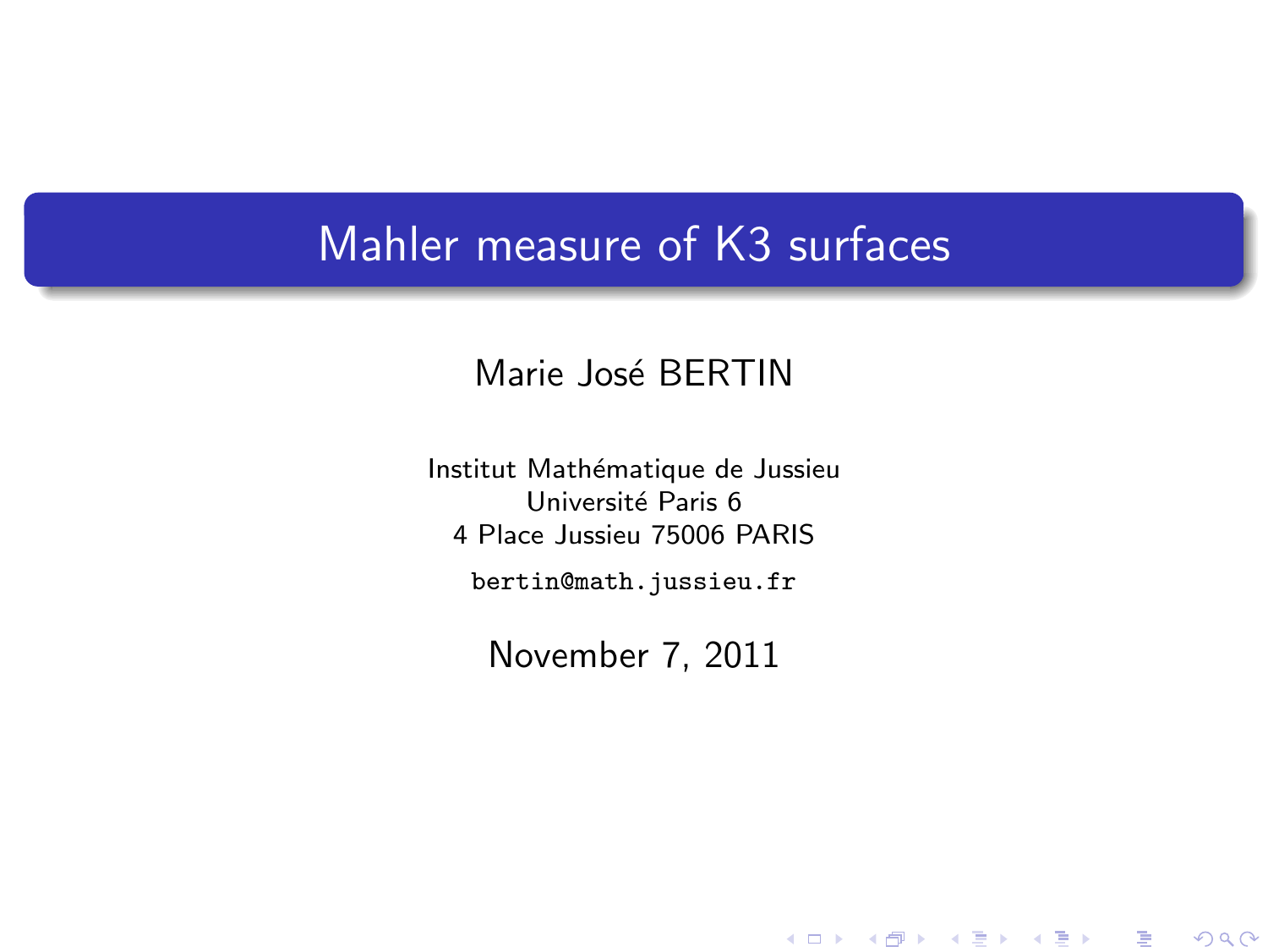Introduced by Mahler in 1962,

the logarithmic Mahler measure of a polynomial *P* is

$$
m(P) := \frac{1}{(2\pi i)^n} \int_{\mathbb{T}^n} \log |P(x_1,\dots,x_n)| \frac{dx_1}{x_1} \dots \frac{dx_n}{x_n}
$$

and its Mahler measure

 $M(P) = \exp(m(P))$ 

where

$$
\mathbb{T}^n = \{ (x_1, \cdots, x_n) \in \mathbb{C}^n / |x_1| = \cdots = |x_n| = 1 \}.
$$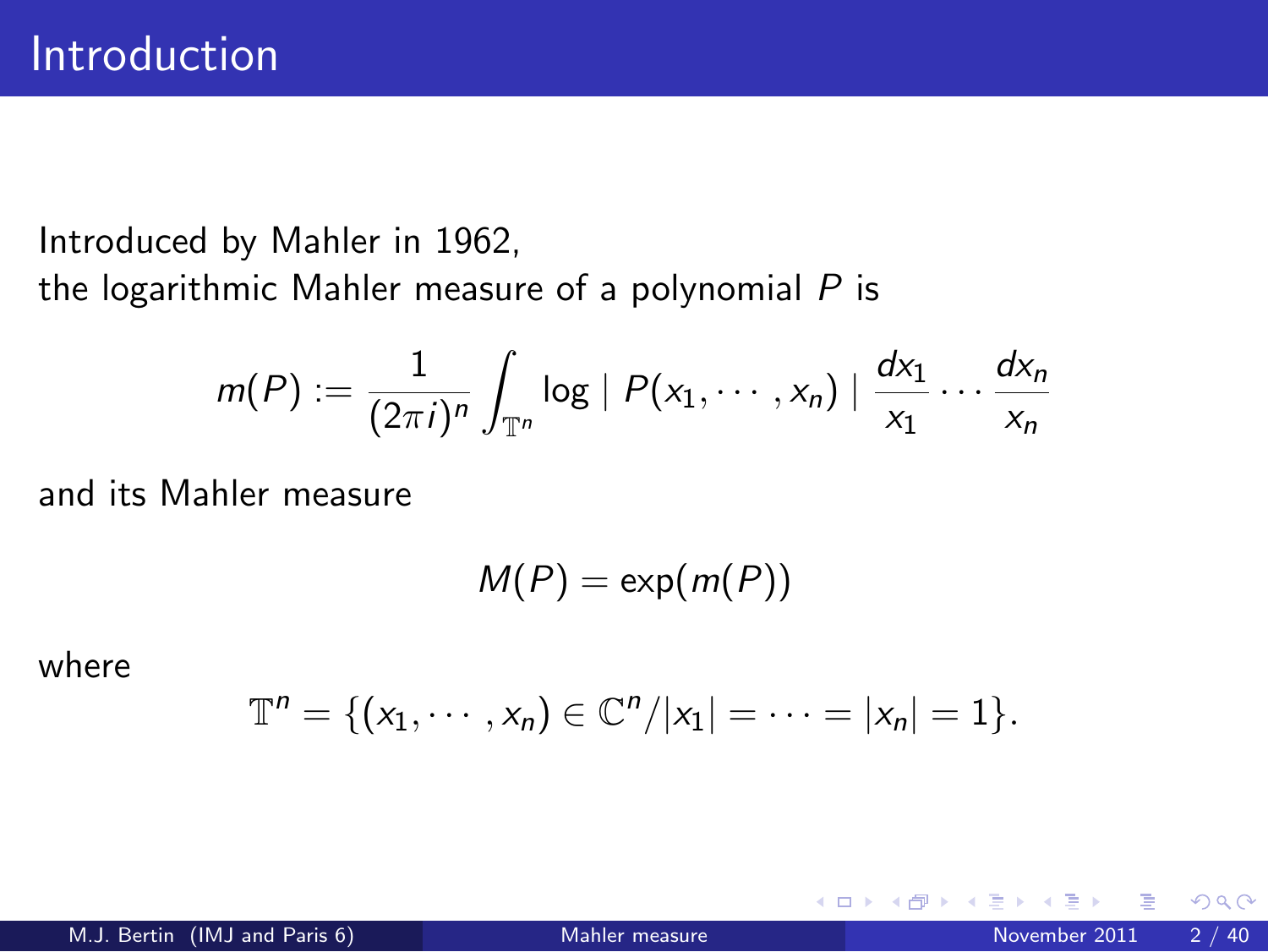## Remarks

 $\bullet$   $n=1$ 

By Jensen's formula, if  $P \in \mathbb{Z}[X]$  is monic, then

$$
M(P) = \prod_{P(\alpha) = 0} \max(|\alpha|, 1).
$$

So it is related to Lehmer's question (1933) Does there exist  $P \in \mathbb{Z}[X]$ , monic, non cyclotomic, satisfying

 $1 < M(P) < M(P_0) = 1.1762 \cdots$ ?

The polynomial

$$
P_0(X) = X^{10} + X^9 - X^7 - X^6 - X^5 - X^4 - X^3 + X + 1
$$

is the Lehmer polynomial, in fact a Salem polynomial.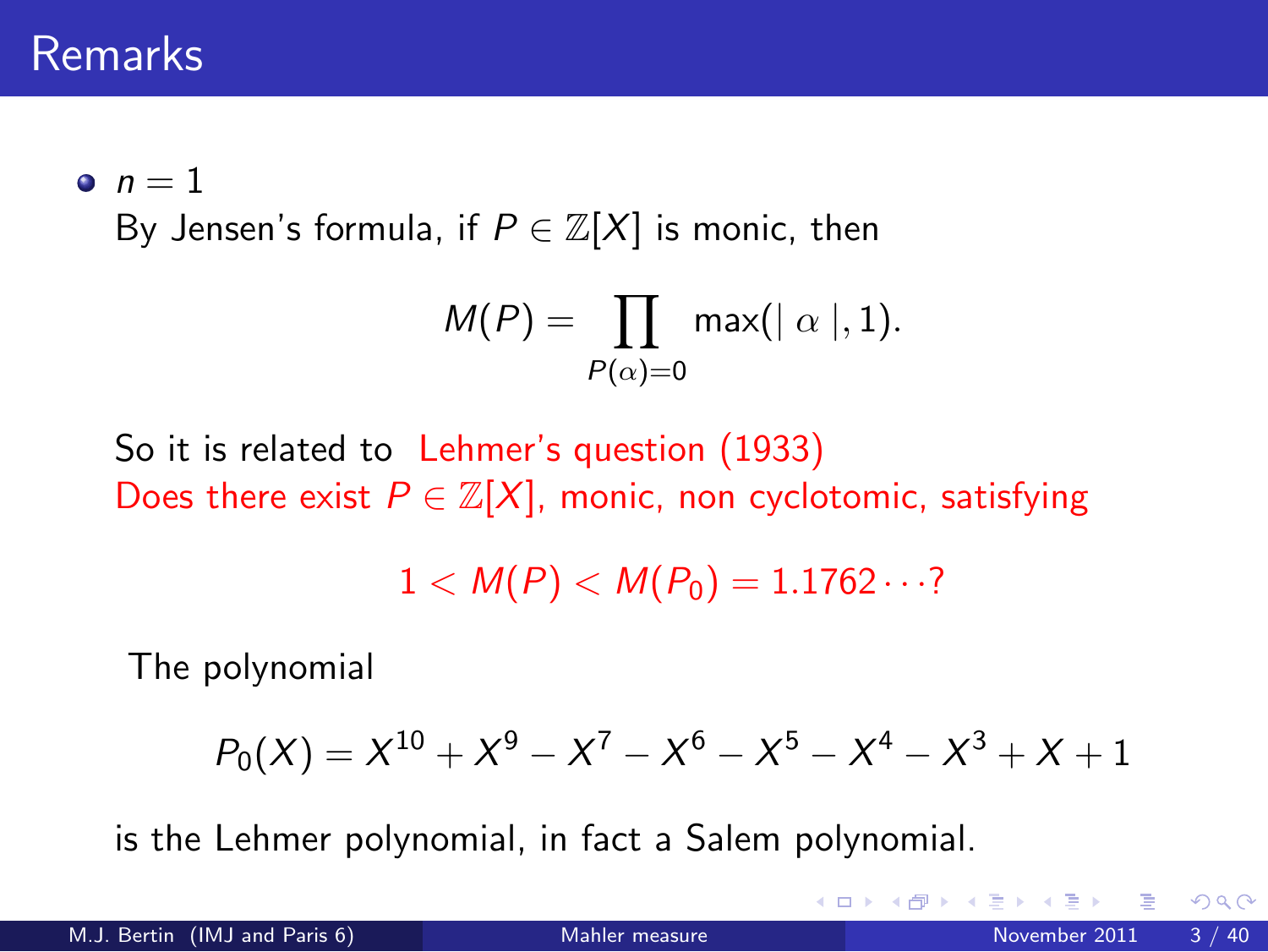Lehmer's problem is still open. A partial answer by Smyth (1971)

 $M(P) \geq 1.32 \cdots$ 

if *P* is non reciprocal.

 $\leftarrow$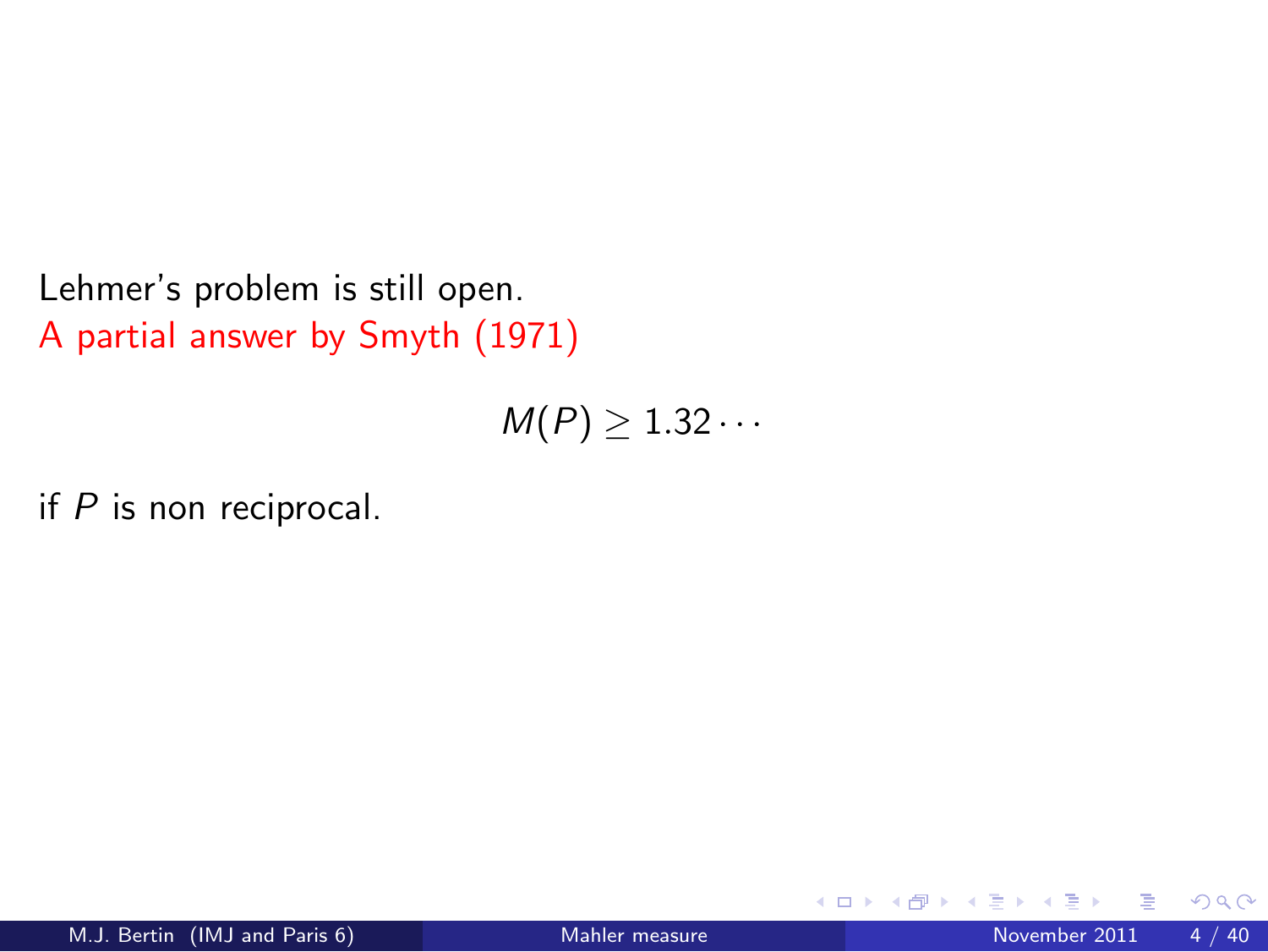The story can be explained with polynomials

$$
x_0+x_1+x_2+\cdots+x_n.
$$

\n- $$
m(x_0 + x_1) = 0
$$
 (by Jensen's formula)
\n

$$
m(x_0 + x_1 + x_2) = \frac{3\sqrt{3}}{4\pi}L(\chi_{-3}, 2) = L'(\chi_{-3}, -1) \text{ Smyth (1980)}
$$

$$
m(x_0 + x_1 + x_2 + x_3) = \frac{7}{2\pi^2} \zeta(3)
$$
 Smyth (1980)

These are the first explicit Mahler measures.

 $\bullet$ 

 $\leftarrow$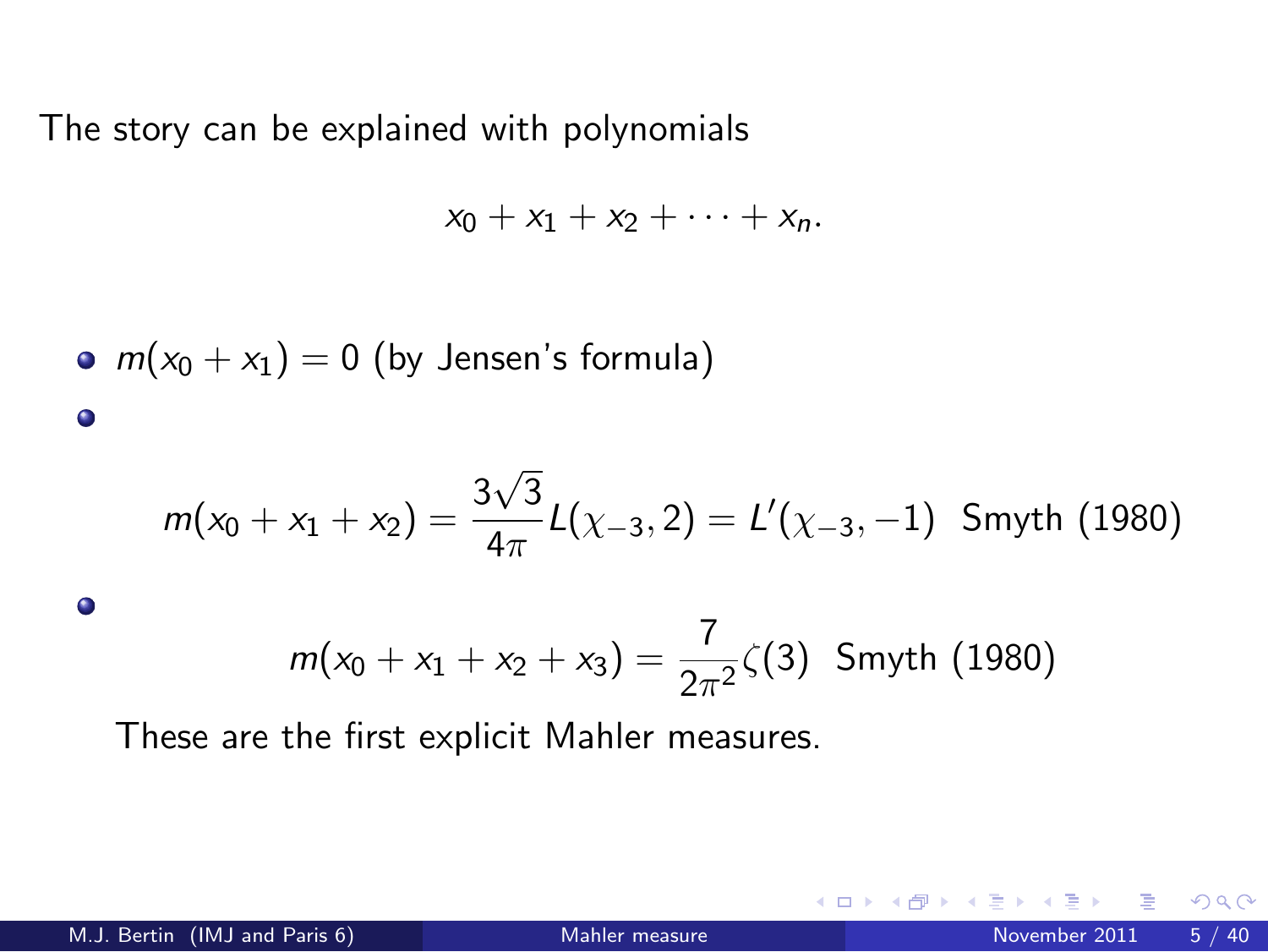$\bullet$ 

$$
m(x_0+x_1+x_2+x_3+x_4) \stackrel{?}{=} \frac{675\sqrt{15}}{16\pi^3}L(f,4)
$$
 conjectured by Villegas (2004)

*f* cusp form of weight 3 and conductor 15 *L*(*f* ,*s*) is also the L-series of the K3 surface defined by

$$
x_0 + x_1 + x_2 + x_3 + x_4 = 0
$$
  

$$
\frac{1}{x_0} + \frac{1}{x_1} + \frac{1}{x_2} + \frac{1}{x_3} + \frac{1}{x_4} = 0
$$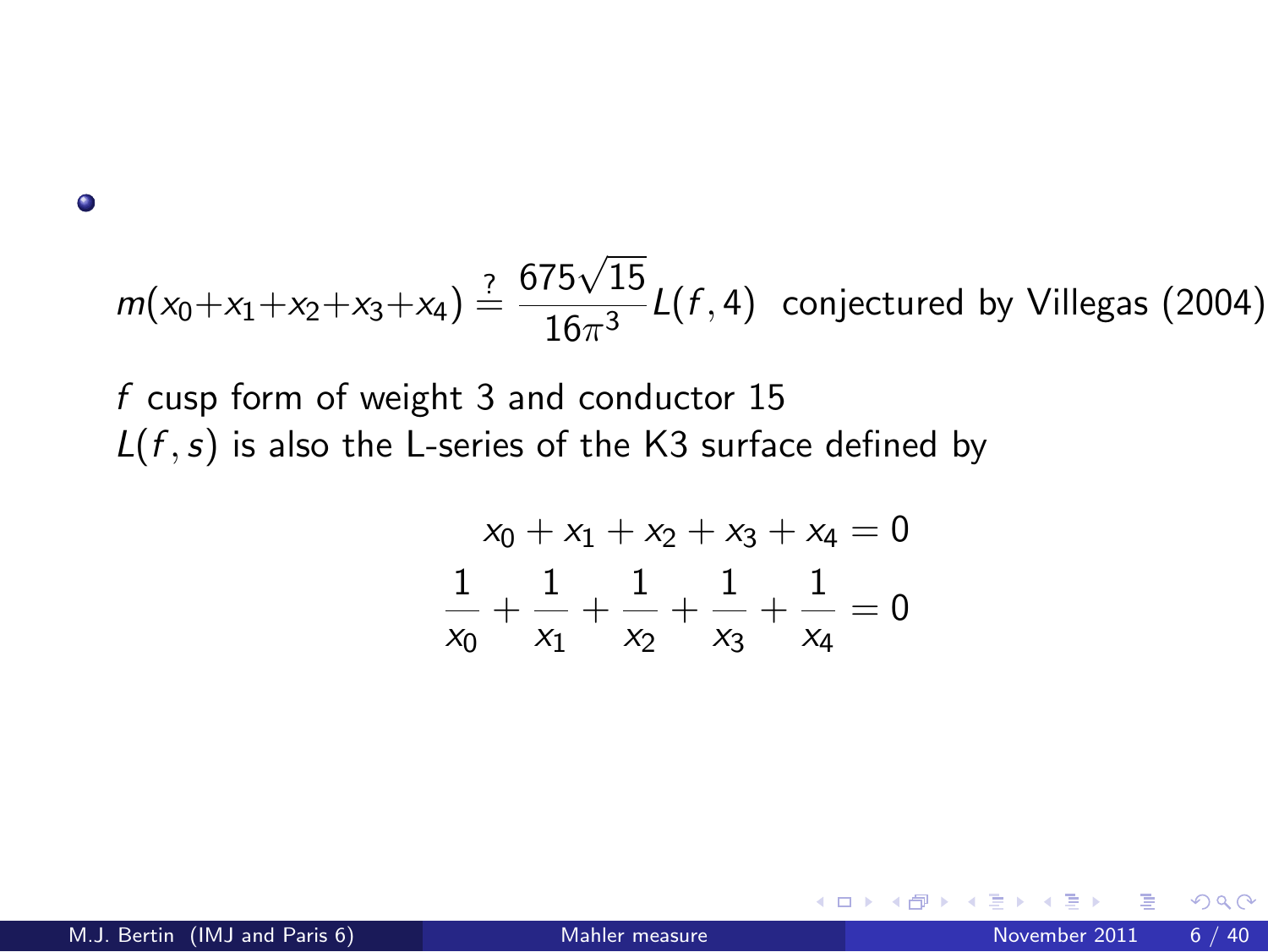#### How such a conjecture possible?

Because of deep insights of two people.

• Deninger (1996) who conjectured

$$
m(x+\frac{1}{x}+y+\frac{1}{y}+1)\stackrel{?}{=}\frac{15}{4\pi^2}L(E,2)=L'(E,0)
$$

*E* elliptic curve of conductor 15 defined by the polynomial This conjecture was proved recently (May 2011) by Rogers and Zudilin thanks to a previous result due to Lalin. Here the polynomial is reciprocal.

つひひ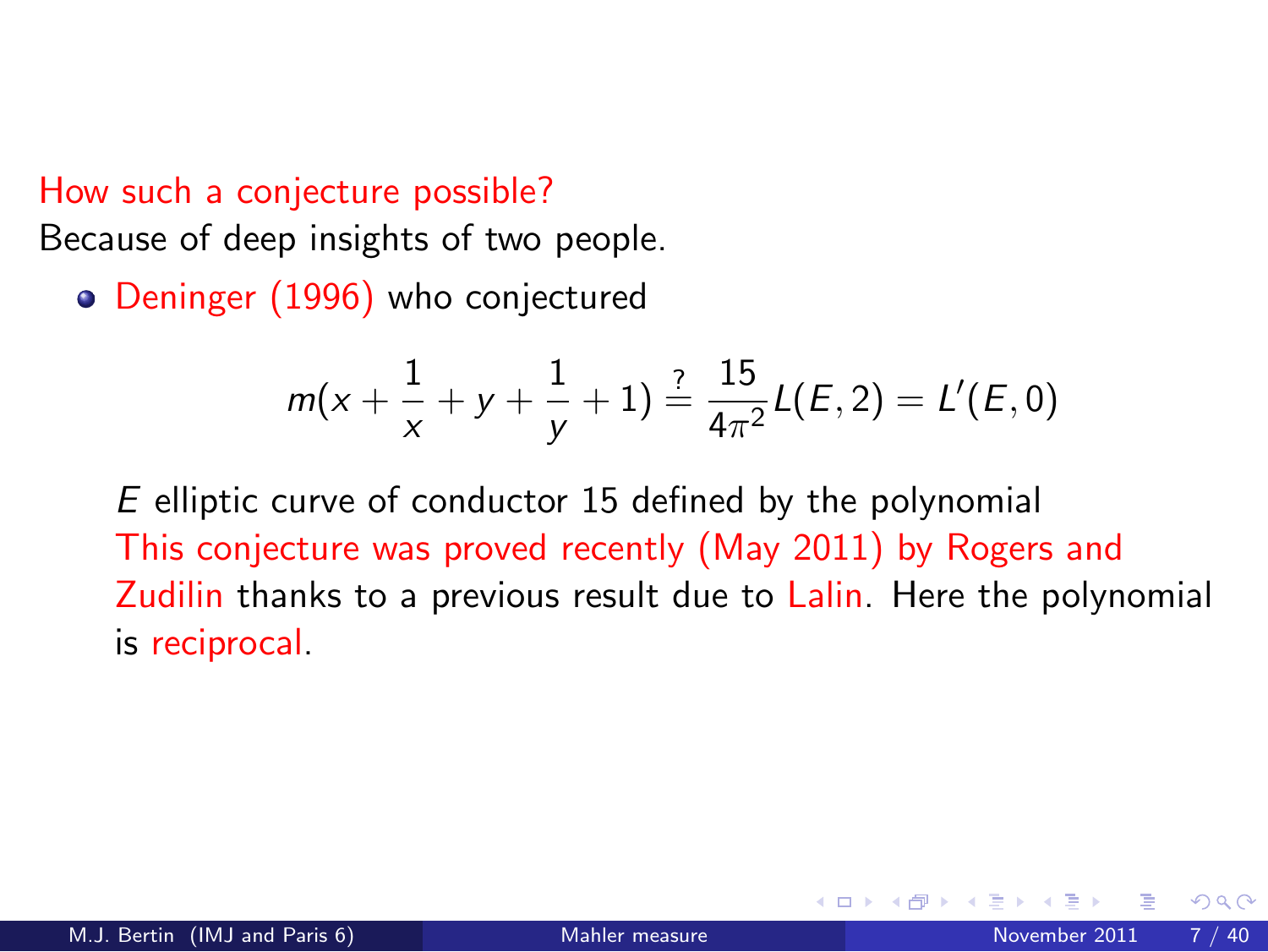• Maillot (2003) using a result of Darboux (1875): the Mahler measure of *P* which is the integration of a differential form on a variety, when *P* is non reciprocal, is in fact an integration on a smaller variety and the expression of the Mahler measure is encoded in the cohomology of the smaller variety.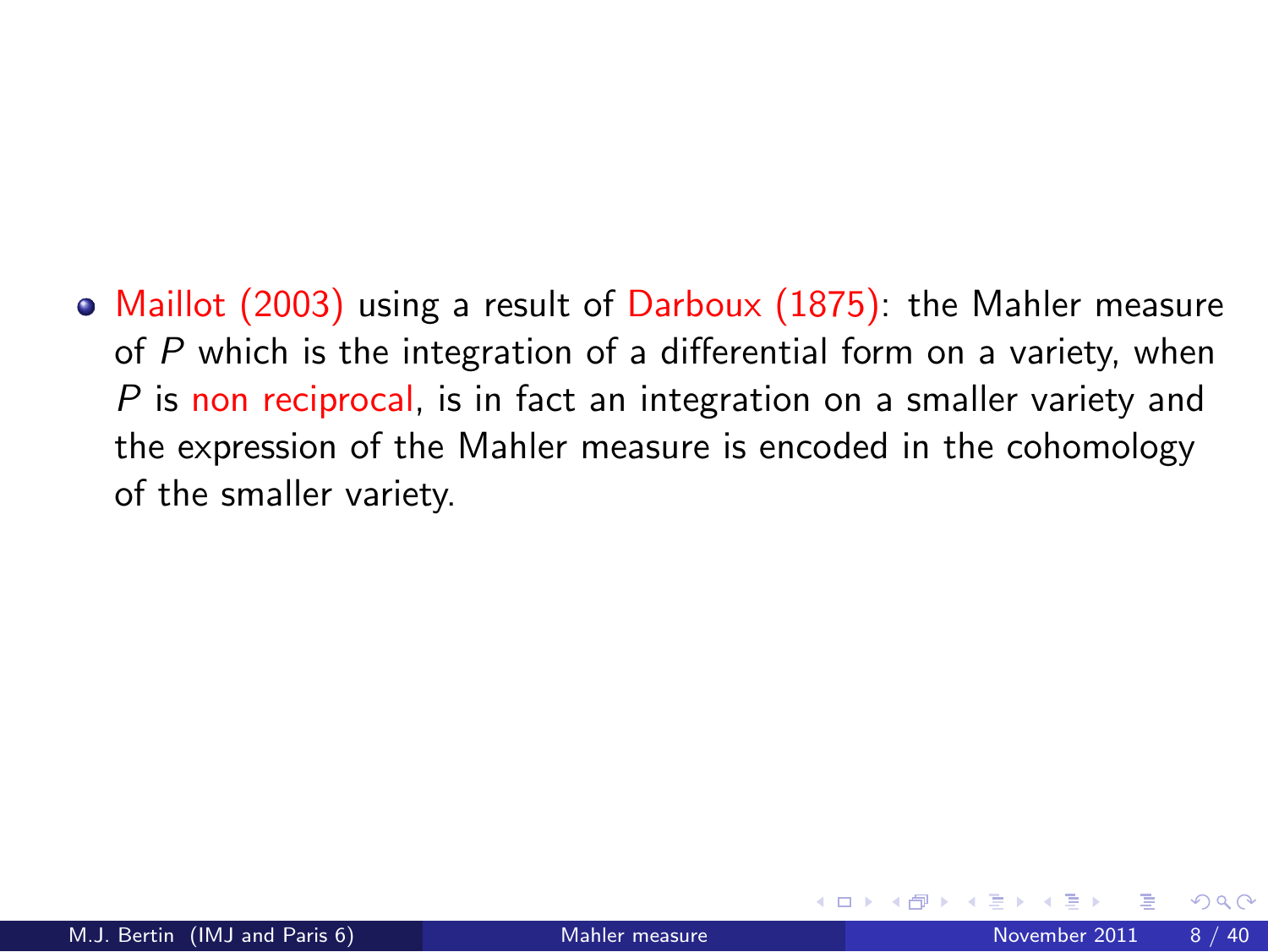$\bullet$   $n = 2$  The smaller variety is defined by

$$
x_0 + x_1 + x_2 = 0
$$
  

$$
\frac{1}{x_0} + \frac{1}{x_1} + \frac{1}{x_2} = 0 \Leftrightarrow x_1^2 + x_2^2 + x_1 x_2 = 0
$$

It is a curve of genus 0. So  $m(x_0 + x_1 + x_2)$  is expressed as a Dirichlet L-series.

 $\bullet$   $n = 3$  The smaller variety is defined by

$$
x_0 + x_1 + x_2 + x_3 = 0
$$
  

$$
\frac{1}{x_0} + \frac{1}{x_1} + \frac{1}{x_2} + \frac{1}{x_3} = 0 \Leftrightarrow (x_1 + x_2)(x_1 + x_3)(x_2 + x_3) = 0
$$

It is the intersection of 3 planes. Thus Smyth's result.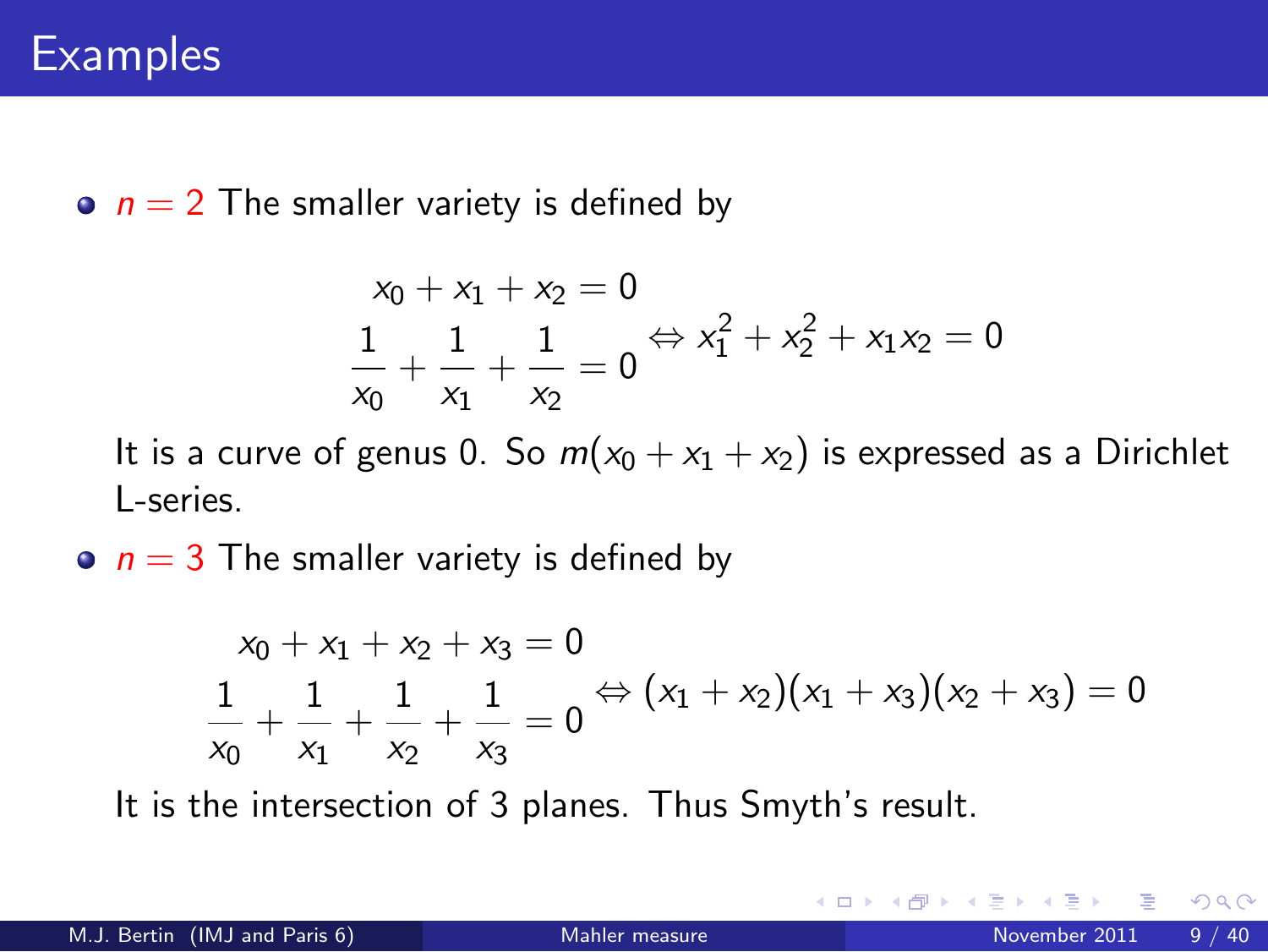$\bullet$   $n = 4$  (Villegas's Conjecture) The smaller variety is defined by

$$
x_0 + x_1 + x_2 + x_3 + x_4 = 0
$$
  

$$
\frac{1}{x_0} + \frac{1}{x_1} + \frac{1}{x_2} + \frac{1}{x_3} + \frac{1}{x_4} = 0
$$

It is the modular *K*3-surface studied by Peters, Top, van der Vlugt defined by a reciprocal polynomial. Its L-series is related to *f* .

 $\circ$   $n = 5$  (Villegas's Conjecture again)

$$
m(x_0 + x_1 + x_2 + x_3 + x_4 + x_5) = * * L(g, 5)
$$

*g* cusp form of weight 4 and conductor 6 related to *L*-series of the Barth-Nieto quintic.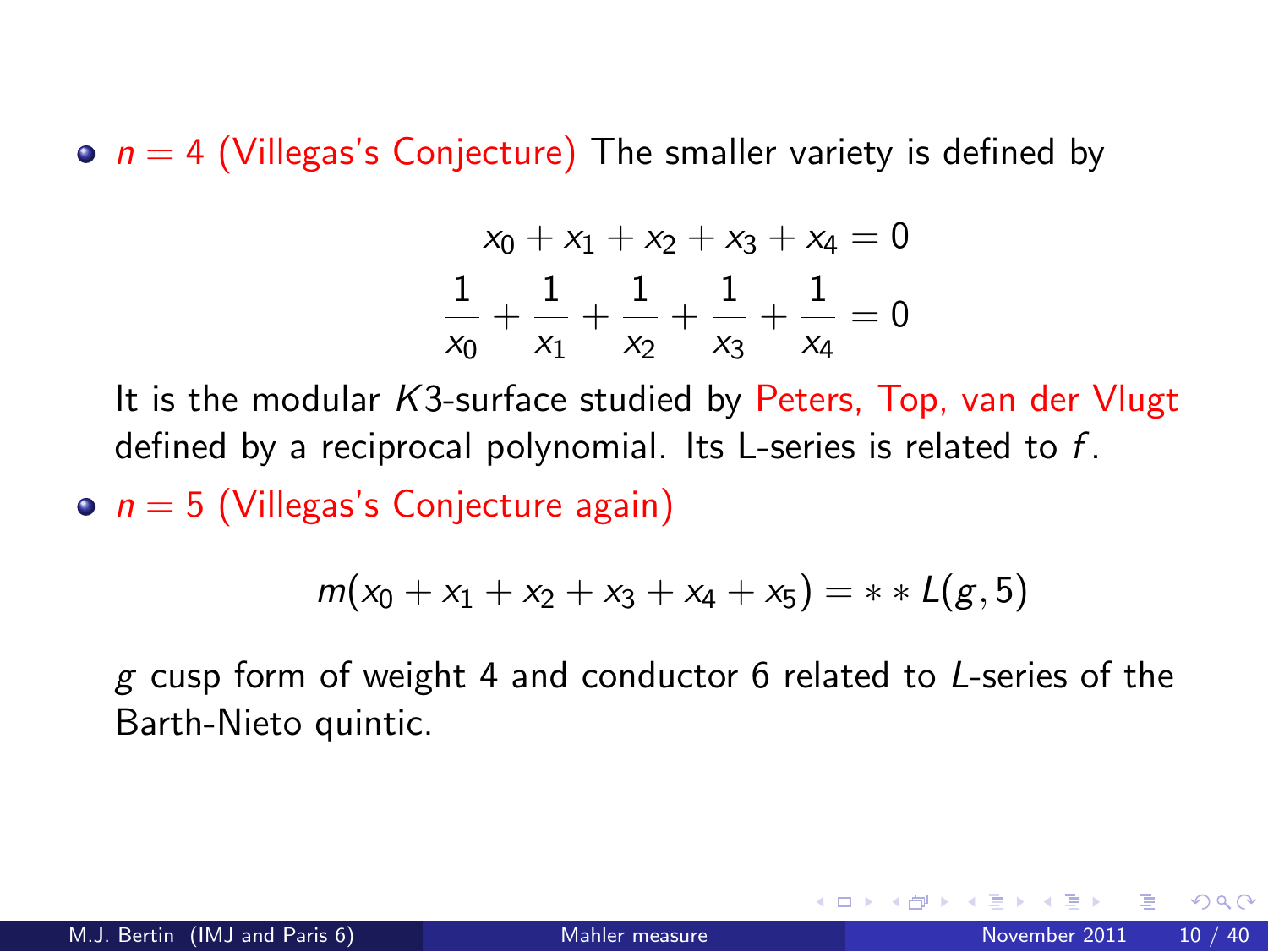## Barth-Nieto quintic

It the 3-fold compactification of the complete intersection of

$$
x_0 + x_1 + x_2 + x_3 + x_4 + x_5 = 0
$$
  

$$
\frac{1}{x_0} + \frac{1}{x_1} + \frac{1}{x_2} + \frac{1}{x_3} + \frac{1}{x_4} + \frac{1}{x_5} = 0
$$

It has been studied by Hulek, Spandaw, Van Geemen, Van Straten in 2001. They proved that the *L*-function of the quintic (i.e. of their third etale cohomology group) is modular, a fact predicted by a conjecture of Fontaine and Mazur.

The modular form is the newform of weight 4 for  $\Gamma_0(6)$ 

$$
f=(\eta(q)\eta(q^2)\eta(q^3)\eta(q^6))^2
$$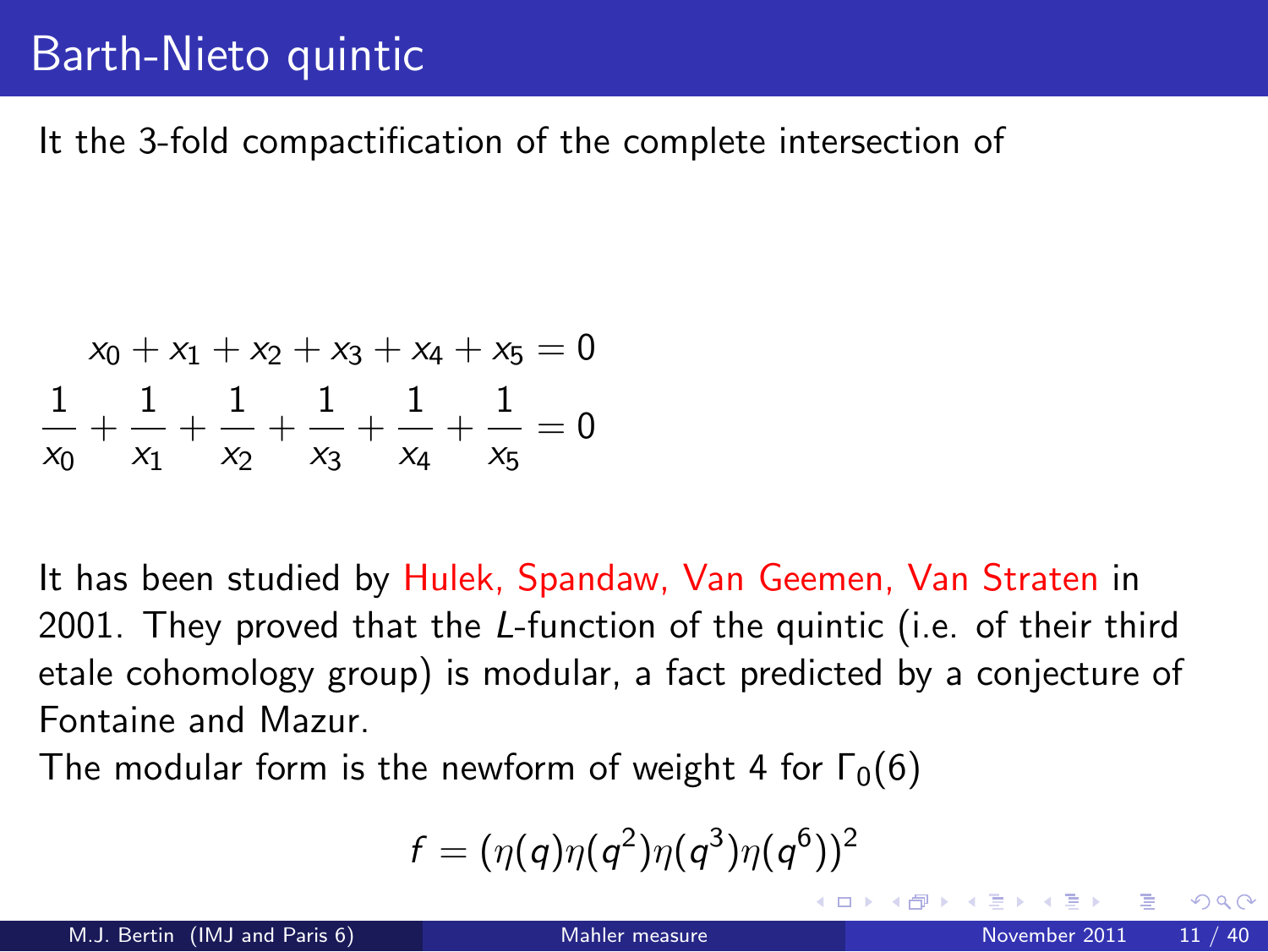Briefly, to guess the Mahler measure of a non reciprocal polynomial we need results on reciprocal ones.

- In particuliar, it is very important to collect many examples of Mahler measures of *K*3-hypersurfaces.
- Notice that Maillot's insight predicts only the type of formula expected. Also Deninger's guess comes from Beilinson's Conjectures.

つひひ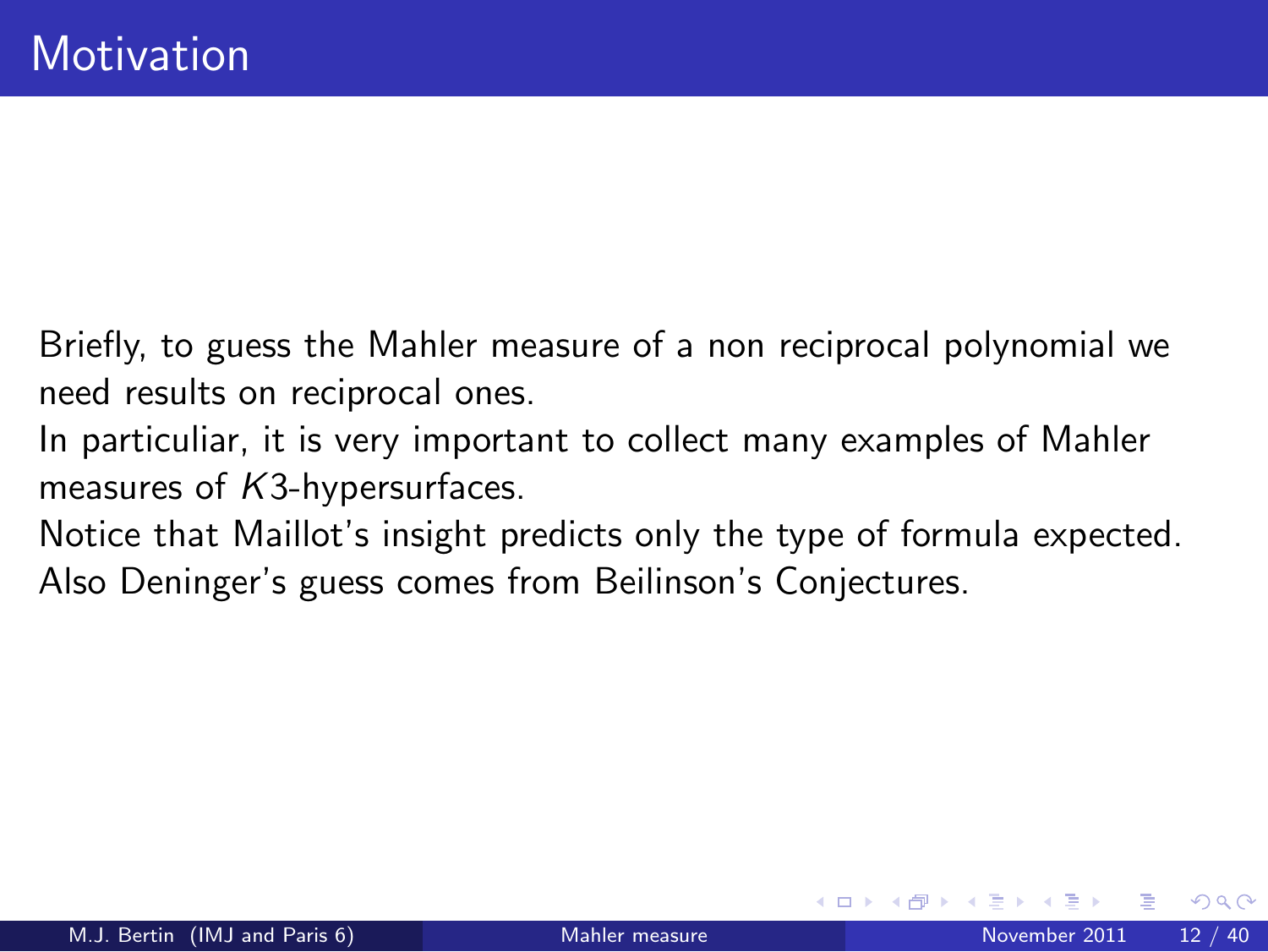So replace *E* by a surface *X* which is also a Calabi-Yau variety, i.e. a *K*3-surface and try to answer the questions:

What are the analog of Deninger, Boyd, R-Villegas 's results and conjectures?

Which type of Eisenstein-Kronecker series corresponds to *L*(*X*, 3)?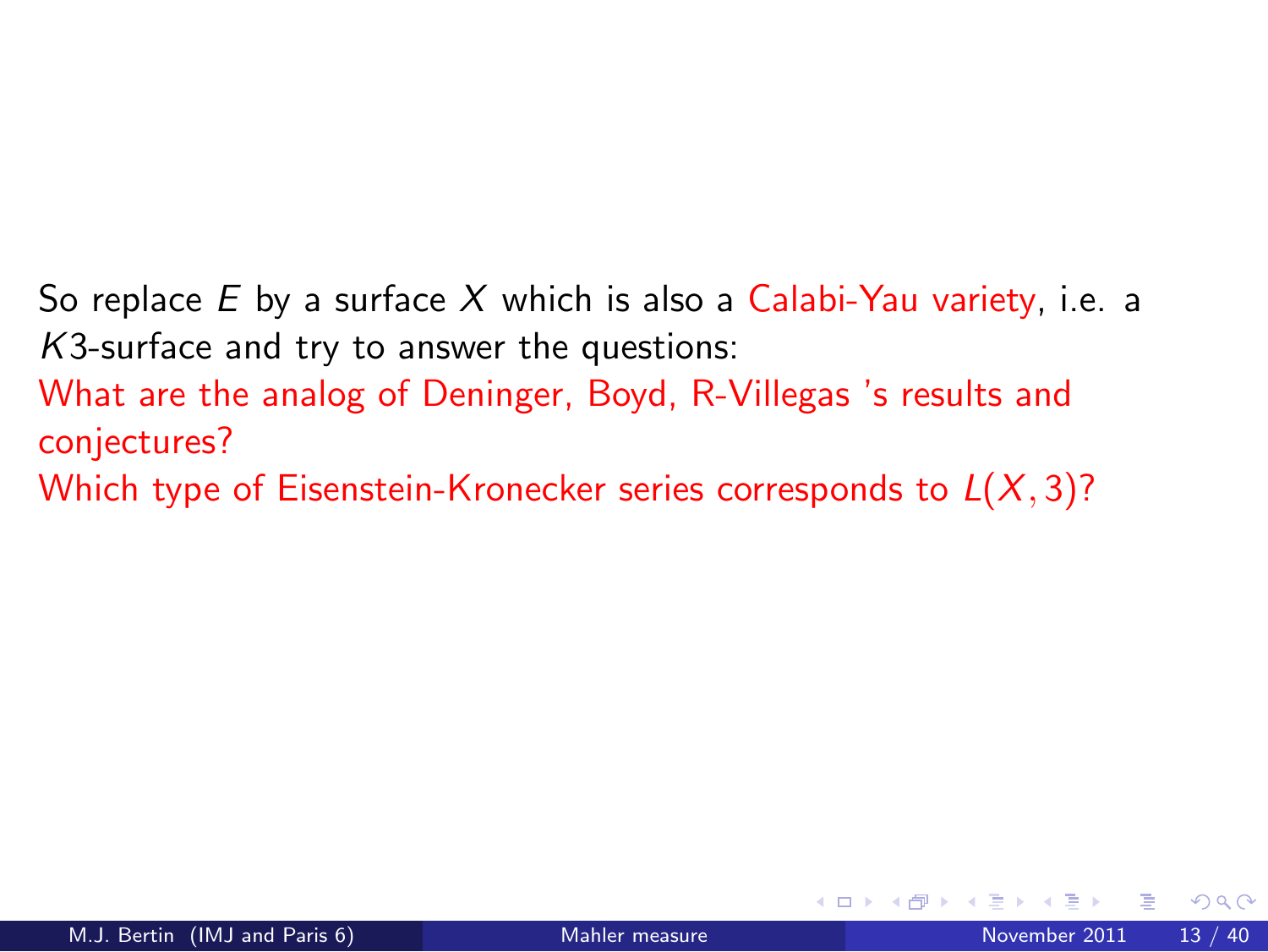Our results concern polynomials of the family

$$
P_k = x + \frac{1}{x} + y + \frac{1}{y} + z + \frac{1}{z} - k
$$

defining K3-surfaces  $Y_k$ . What's a K3-surface? It is a smooth surface *X* satisfying

- $H^1(X, \mathcal{O}_X) = 0$  i.e. X simply connected
- $K_X = 0$  i.e. the canonical bundle is trivial i.e. there exists a unique, up to scalars, holomorphic 2-form  $\omega$  on X.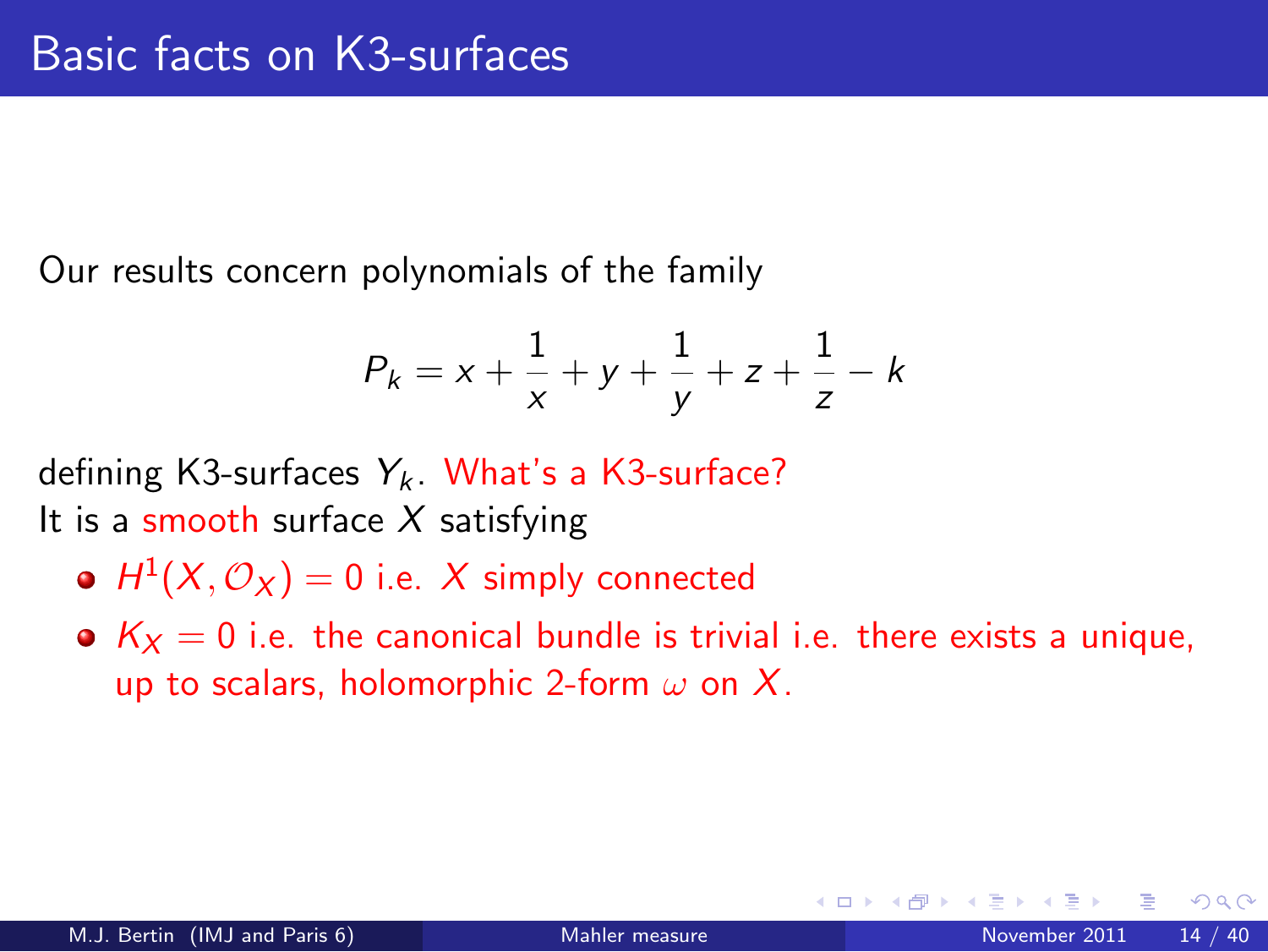A double covering branched along a plane sextic for example defines a K3-surface X.

In our case

$$
(2z + x + \frac{1}{x} + y + \frac{1}{y} - k)^2 = (x + \frac{1}{x} + y + \frac{1}{y} - k)^2 - 4
$$

#### Main properties

•  $H_2(X, \mathbb{Z})$  is a free group of rank 22.

つひひ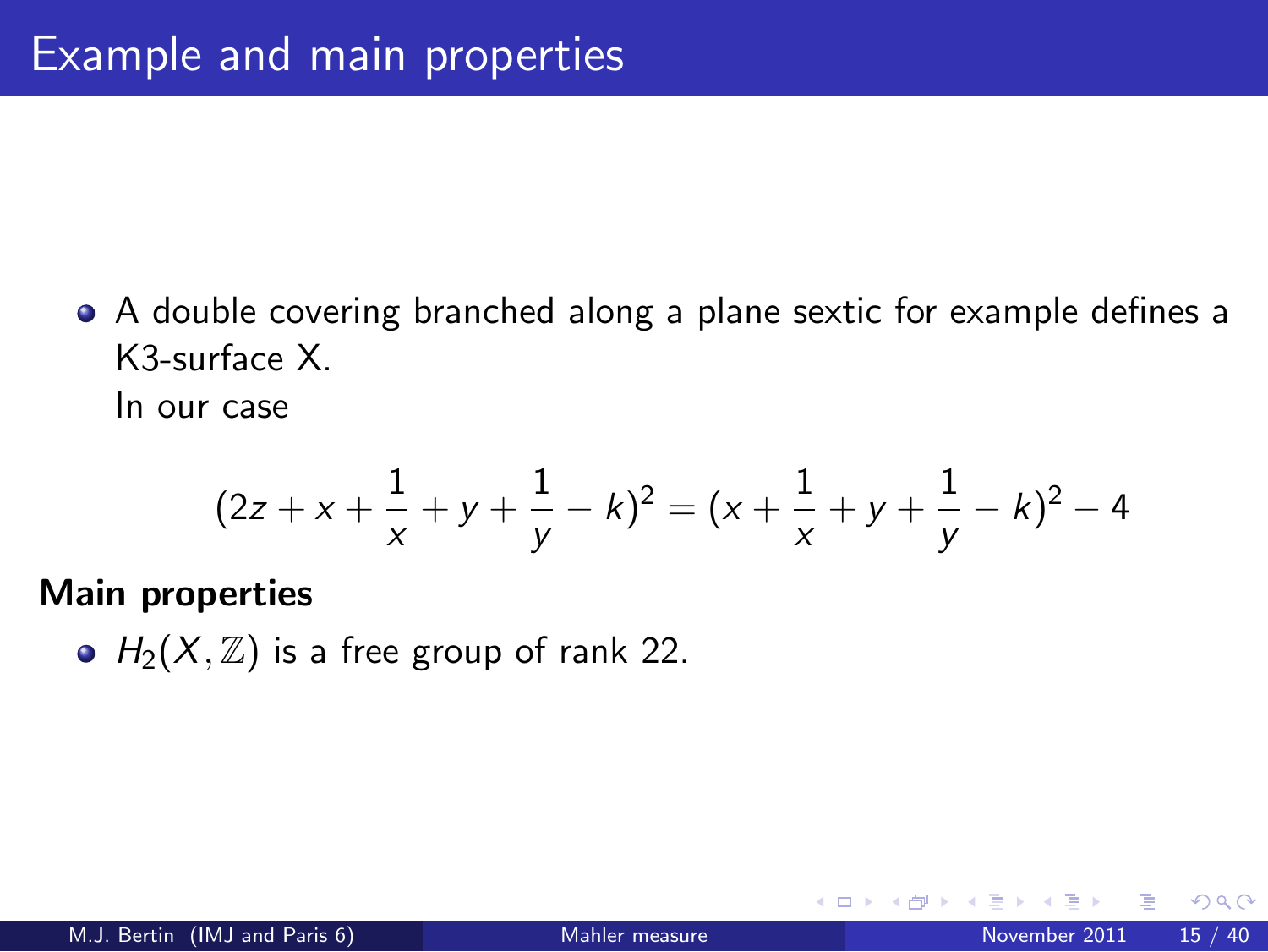# Main properties (continued)

• With the intersection pairing,  $H_2(X, \mathbb{Z})$  is a lattice and

$$
H_2(X,\mathbb{Z})\simeq U_2^3\perp(-E_8)^2:=\mathcal{L}
$$

L is the K3-lattice,  $U_2$  the hyperbolic lattice of rank 2,  $E_8$  the unimodular lattice of rank 8.

$$
Pic(X) \subset H_2(X,\mathbb{Z}) \simeq Hom(H^2(X,\mathbb{Z}),\mathbb{Z})
$$

where *Pic*(*X*) is the group of divisors modulo linear equivalence, parametrized by the algebraic cycles (since for *K*3 surfaces linear and algebraic equivalence are the same).

۰

 $\bullet$ 

$$
Pic(X)\simeq \mathbb{Z}^{\rho(X)}
$$

 $\rho(X) :=$  Picard number of X

 $1 < \rho(X) < 20$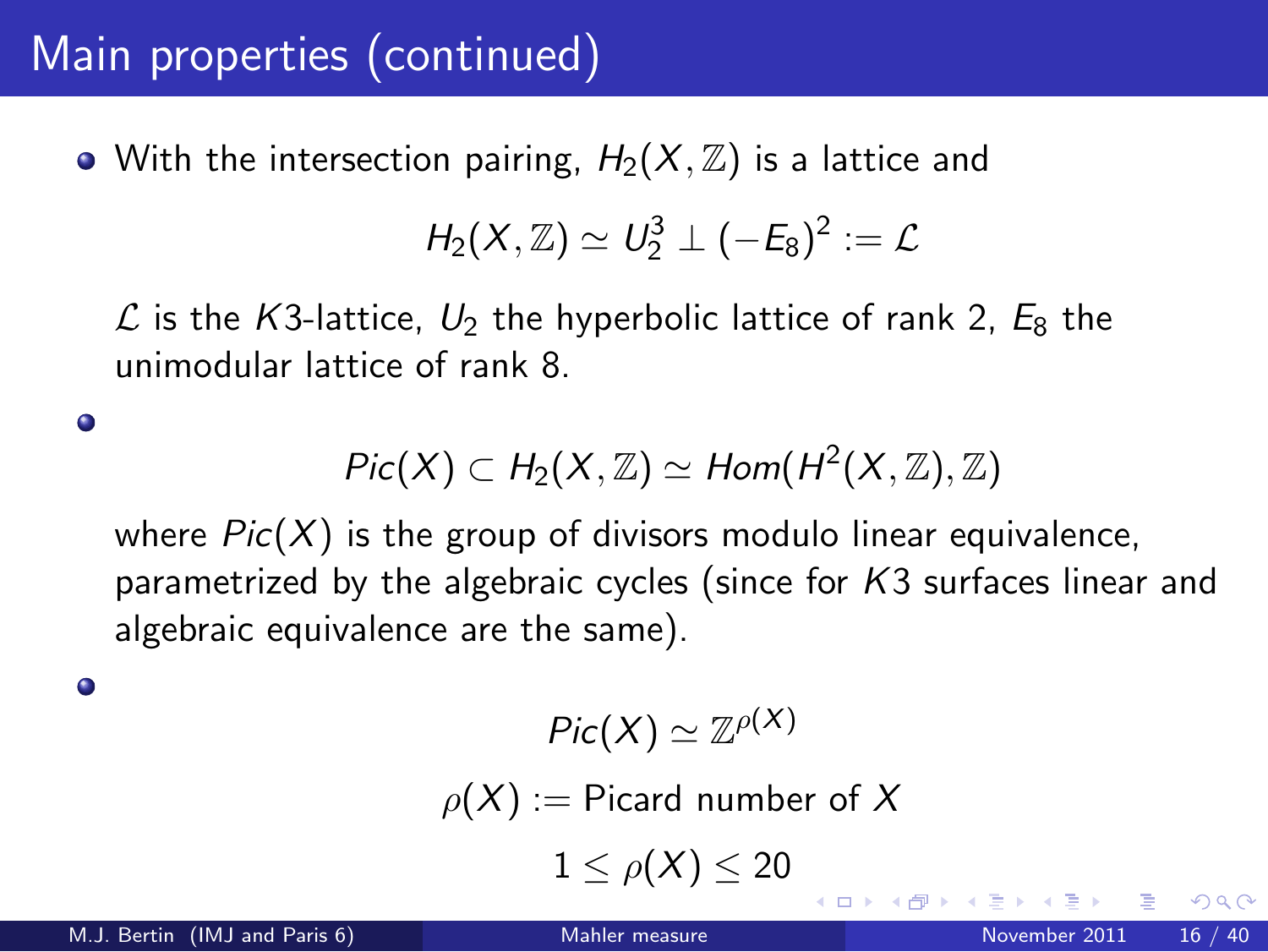$$
\mathcal{T}(X):=(\mathit{Pic}(X))^{\perp}
$$

is the transcendental lattice of dimension  $22 - \rho(X)$ 

**If**  $\{\gamma_1, \cdots, \gamma_{22}\}$  is a Z-basis of  $H_2(X, \mathbb{Z})$  and  $\omega$  the holomorphic 2-form, Z

is called a period of *X* and

$$
\int_{\gamma}\omega=0\,\,\text{for}\,\,\gamma\in\mathit{Pic}(X).
$$

 $\gamma_i$ ω

If  $\{X_z\}$  is a family of *K*3 surfaces,  $z \in \mathbb{P}^1$  with generic Picard number  $ρ$  and  $ω<sub>z</sub>$  the corresponding holomorphic 2-form, then the periods of  $X_z$  satisfy a Picard-Fuchs differential equation of order  $k = 22 - \rho$ . For our family  $k = 3$ .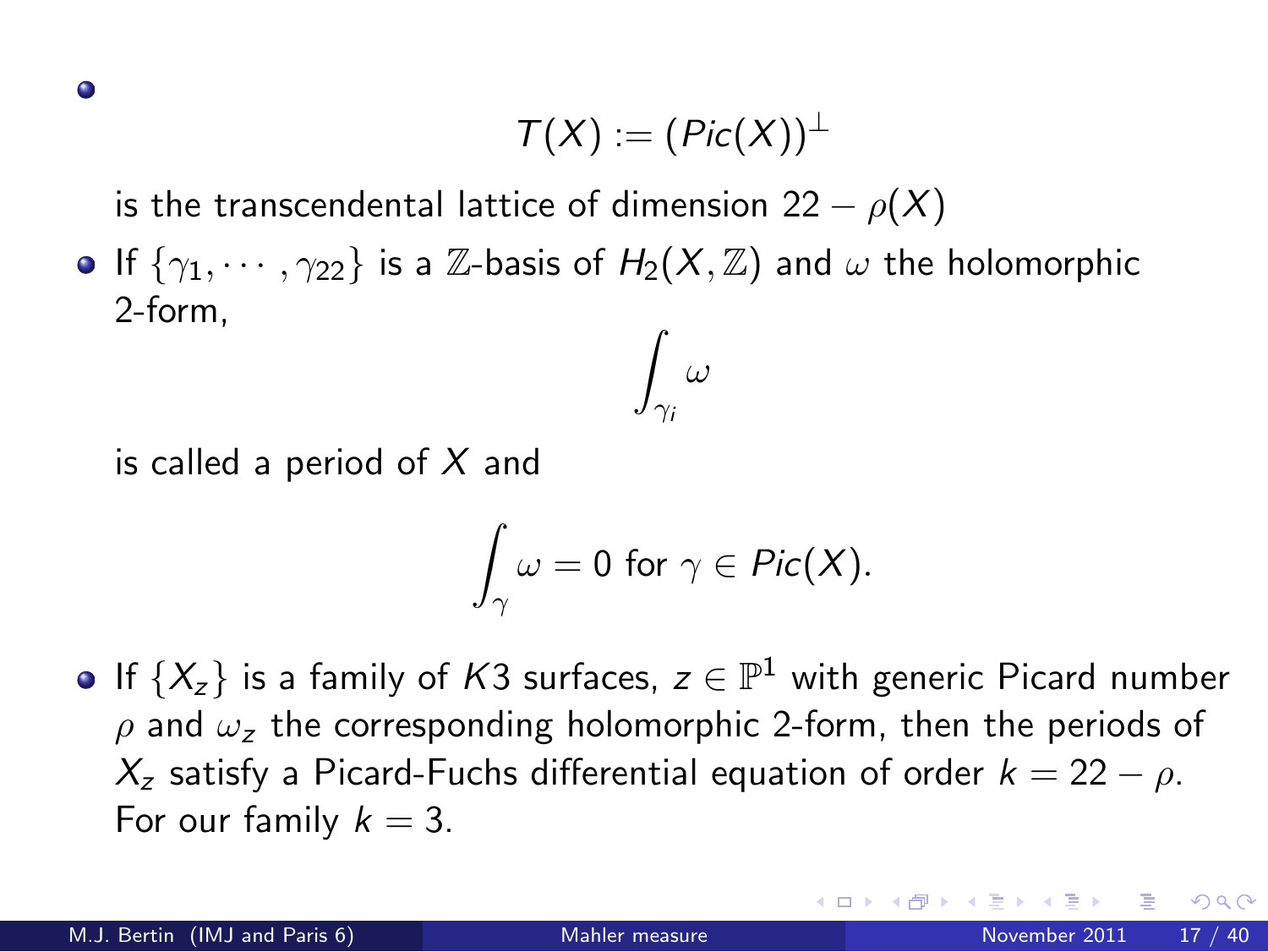In fact, by Morrison, a M-polarized *K*3-surface, with Picard number 19 has a Shioda-Inose structure, that means

<span id="page-17-0"></span>
$$
X
$$
\n
$$
Y = \text{Kum}(A/\pm 1)
$$
\n
$$
A = E \times E/C_N
$$

**If the Picard number**  $\rho = 20$ , then the elliptic curve is CM.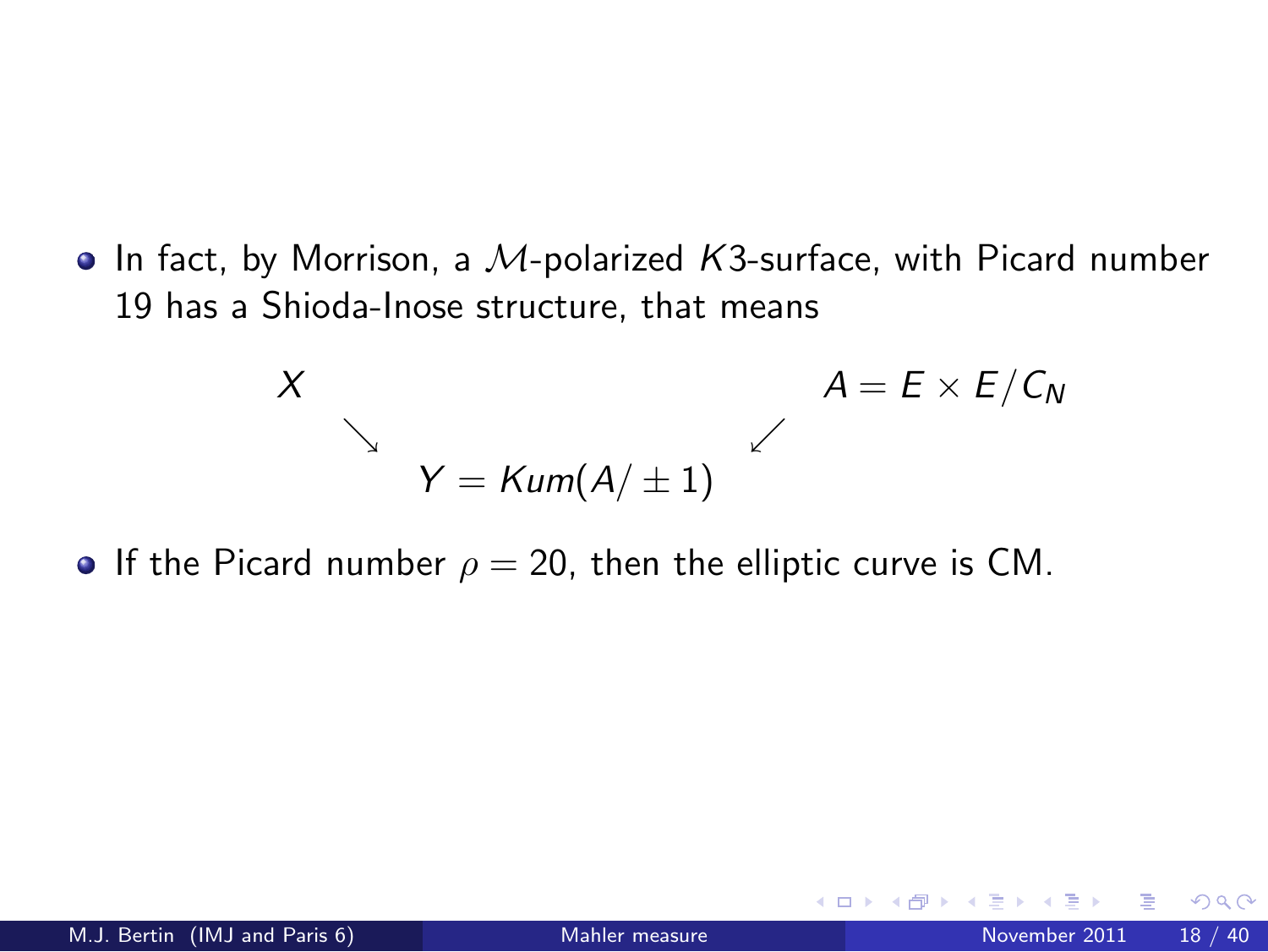## Mahler measure of P*<sup>k</sup>*

### Theorem

 $(B. 2005)$  Let  $k = t + \frac{1}{t}$  and

$$
t = \left(\frac{\eta(\tau)\eta(6\tau)}{\eta(2\tau)\eta(3\tau)}\right)^6, \quad \eta(\tau) = e^{\frac{\pi i \tau}{12}} \prod_{n\geq 1} (1 - e^{2\pi i n \tau}), \quad q = \exp(2\pi i \tau)
$$

$$
m(P_k) = \frac{\Im \tau}{8\pi^3} \left\{ \sum_{m,\kappa}^{\prime} \left( -4(2\Re \frac{1}{(m\tau + \kappa)^3 (m\bar{\tau} + \kappa)} + \frac{1}{(m\tau + \kappa)^2 (m\bar{\tau} + \kappa)^2} \right) \right. \\ \left. + 16(2\Re \frac{1}{(2m\tau + \kappa)^3 (2m\bar{\tau} + \kappa)} + \frac{1}{(2m\tau + \kappa)^2 (2m\bar{\tau} + \kappa)^2} \right) \\ \left. - 36(2\Re \frac{1}{(3m\tau + \kappa)^3 (3m\bar{\tau} + \kappa)} + \frac{1}{(3m\tau + \kappa)^2 (3m\bar{\tau} + \kappa)^2} \right) \\ \left. + 144(2\Re \frac{1}{(6m\tau + \kappa)^3 (6m\bar{\tau} + \kappa)} + \frac{1}{(6m\tau + \kappa)^2 (6m\bar{\tau} + \kappa)^2} \right) \right\}
$$

<span id="page-18-0"></span>M.J. Bertin (IMJ and Paris 6) [Mahler measure](#page-0-0) November 2011 19 / 40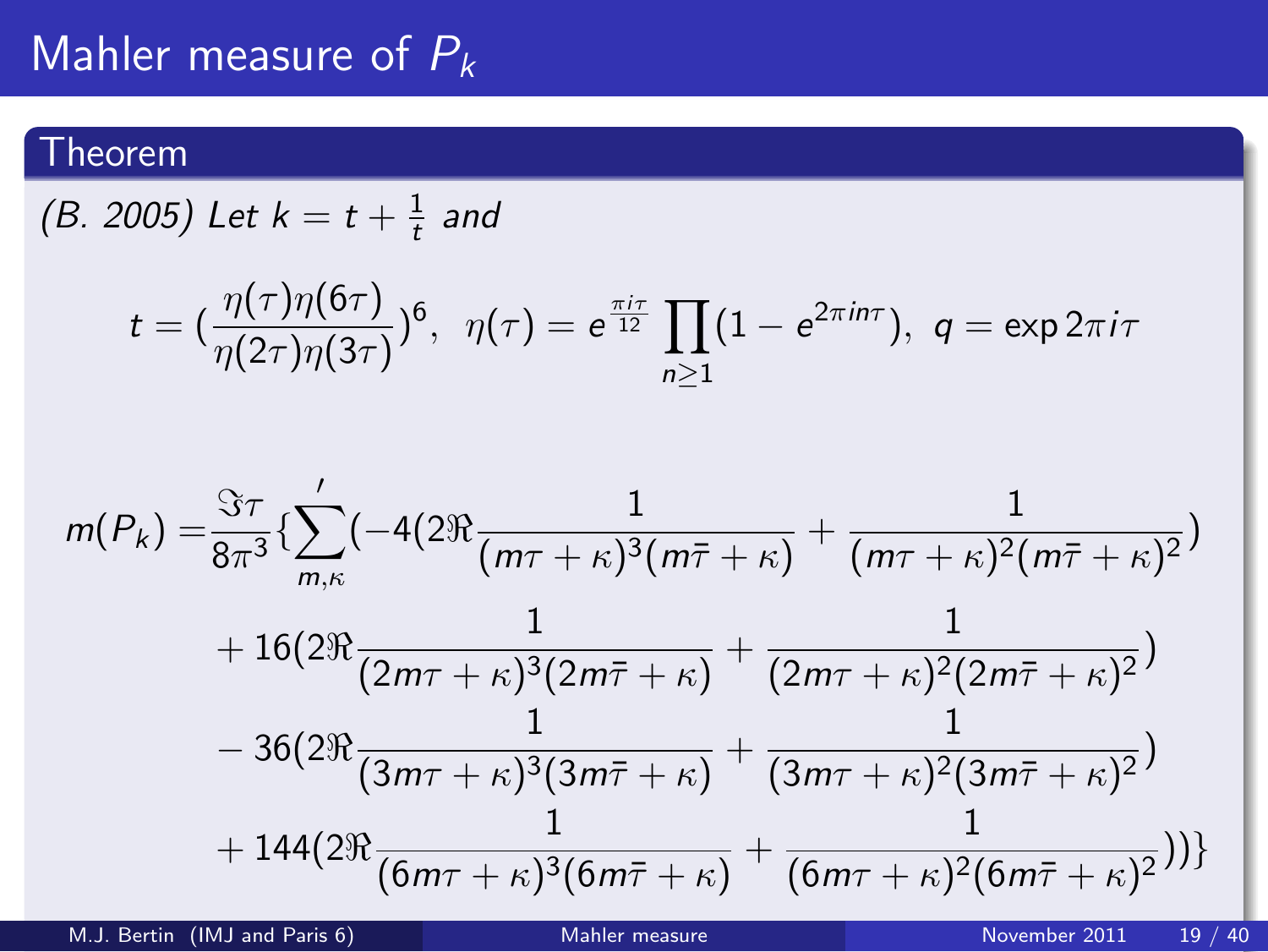# Sketch of proof

Let

$$
P_k = x + \frac{1}{x} + y + \frac{1}{y} + z + \frac{1}{z} - k
$$

defining the family  $(X_k)$  of *K*3-surfaces.

- For  $k \in \mathbb{P}^1$ , generically  $\rho = 19$ .
- The family is  $\mathcal{M}_k$ -polarized with

$$
\mathcal{M}_k \simeq U_2 \perp (-E_8)^2 \perp \langle -12 \rangle
$$

**Its transcendental lattice satisfies** 

<span id="page-19-0"></span>
$$
T_k \simeq U_2 \perp \langle 12 \rangle
$$

The Picard-Fuchs differential equation is

$$
(k2 - 4)(k2 - 36)y''' + 6k(k2 - 20)y'' + (7k2 - 48)y' + ky = 0
$$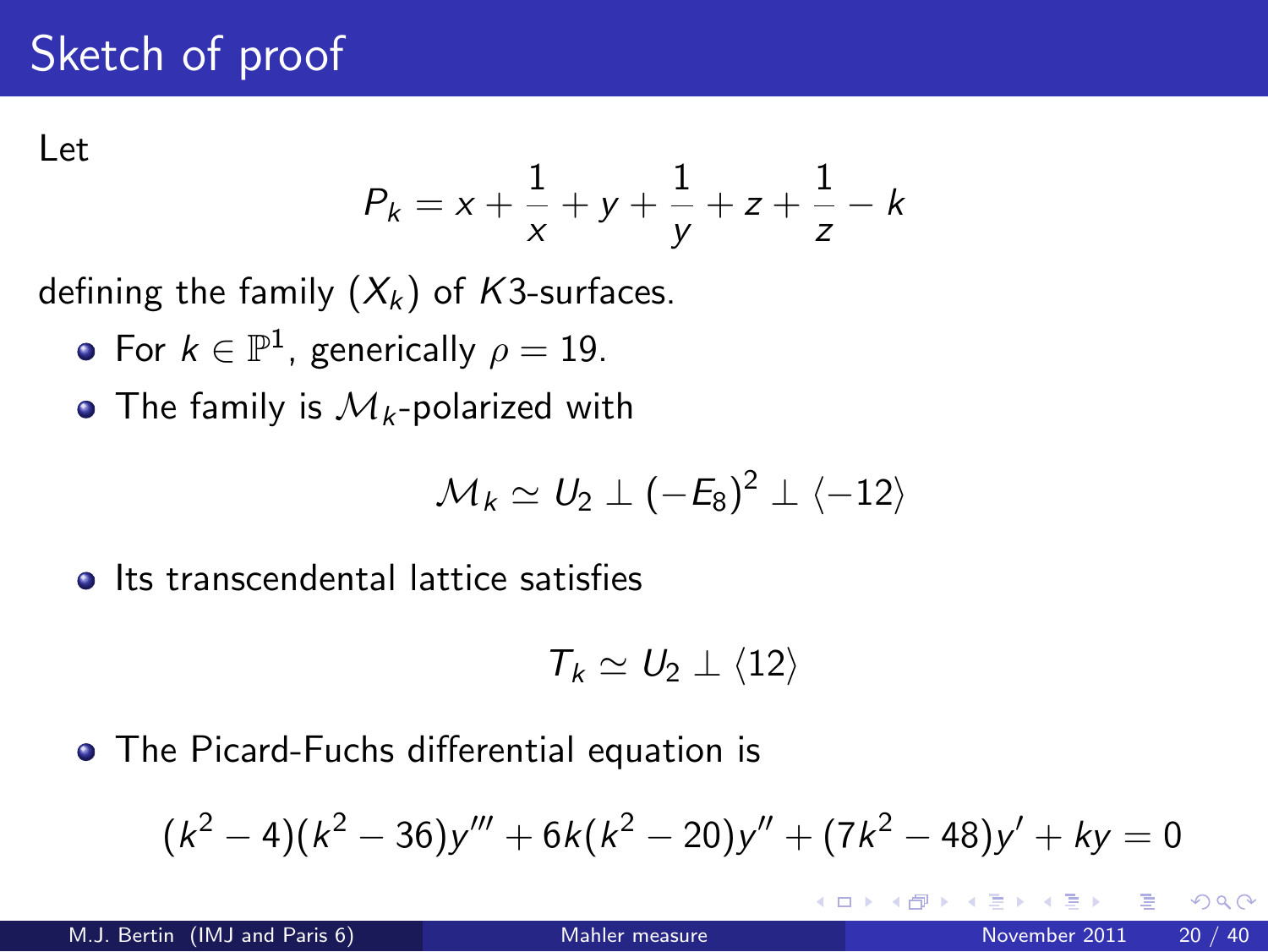• The family is modular in the following sense if  $k = t + \frac{1}{t}$ ,  $\tau \in H$  and  $\tau$  as in the theorem

$$
t\left(\frac{a\tau+b}{c\tau+d}\right)=t(\tau)\,\,\forall\,\,\left(\begin{matrix}a&b\\c&d\end{matrix}\right)\in\Gamma_1(6,2)^*\subset\Gamma_0(12)^*+12
$$

where

$$
\Gamma_1(6) = \{ {a \atop c} b \atop 1(6,2) = \{ {a \atop c} b \atop 0 \end{bmatrix} \in S_2(\mathbb{Z}) \ / \ a \equiv d \equiv 1 \ (6) \ c \equiv 0 \ (6) \}
$$

$$
\Gamma_1(6,2) = \{ {a \atop c} b \atop 0 \end{bmatrix} \in \Gamma_1(6) \ c \equiv 6b \ (12) \}
$$

and

.

$$
\Gamma_1(6,2)^*=\langle \Gamma_1(6,2),w_6\rangle
$$

<span id="page-20-0"></span> $\leftarrow$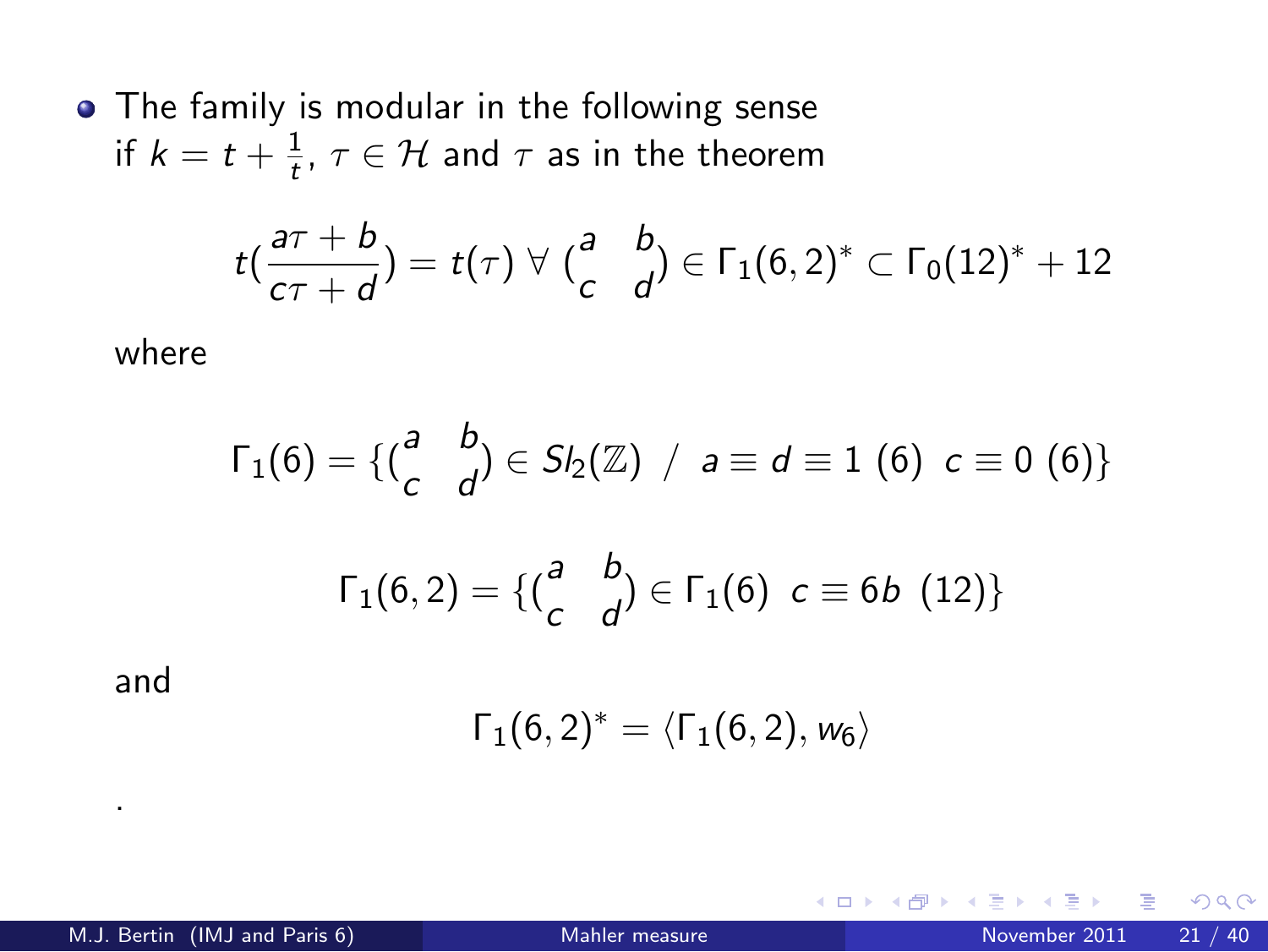The P-F equation has a basis of solutions  $G(\tau)$ ,  $\tau G(\tau)$ ,  $\tau^2 G(\tau)$  with

 $G(\tau) = \eta(\tau) \eta(2\tau) \eta(3\tau) \eta(6\tau)$ 

satisfying

$$
G(\tau) = F(t(\tau)), \quad F(t) = \sum_{n \geq 0} v_n t^{2n+1}, \quad v_n = \sum_{k=0}^n {n \choose k}^2 {n+k \choose k}^2
$$

 $\frac{dm(P_k)}{dk}$  is a period, hence satisfies the P-F equation  $\bullet$  $\frac{dm(P_k)}{dk} = G(\tau)$  $\bullet$  $\frac{1-t^2}{\cdots}$  $dm(P_k) = -G(\tau) \frac{dt}{t}$ *t t*

<span id="page-21-0"></span>is a weight 4 modular form for  $\Gamma_1(6,2)^*$ 

• so ca[n](#page-22-0) be expressed as a combination of  $E_4(n\tau)$  $E_4(n\tau)$  $E_4(n\tau)$  $E_4(n\tau)$  [f](#page-20-0)[or](#page-21-0)  $n = 1, 2, 3, 6$  $n = 1, 2, 3, 6$  $n = 1, 2, 3, 6$  $n = 1, 2, 3, 6$  $n = 1, 2, 3, 6$  $n = 1, 2, 3, 6$  $n = 1, 2, 3, 6$  $n = 1, 2, 3, 6$  $n = 1, 2, 3, 6$  $n = 1, 2, 3, 6$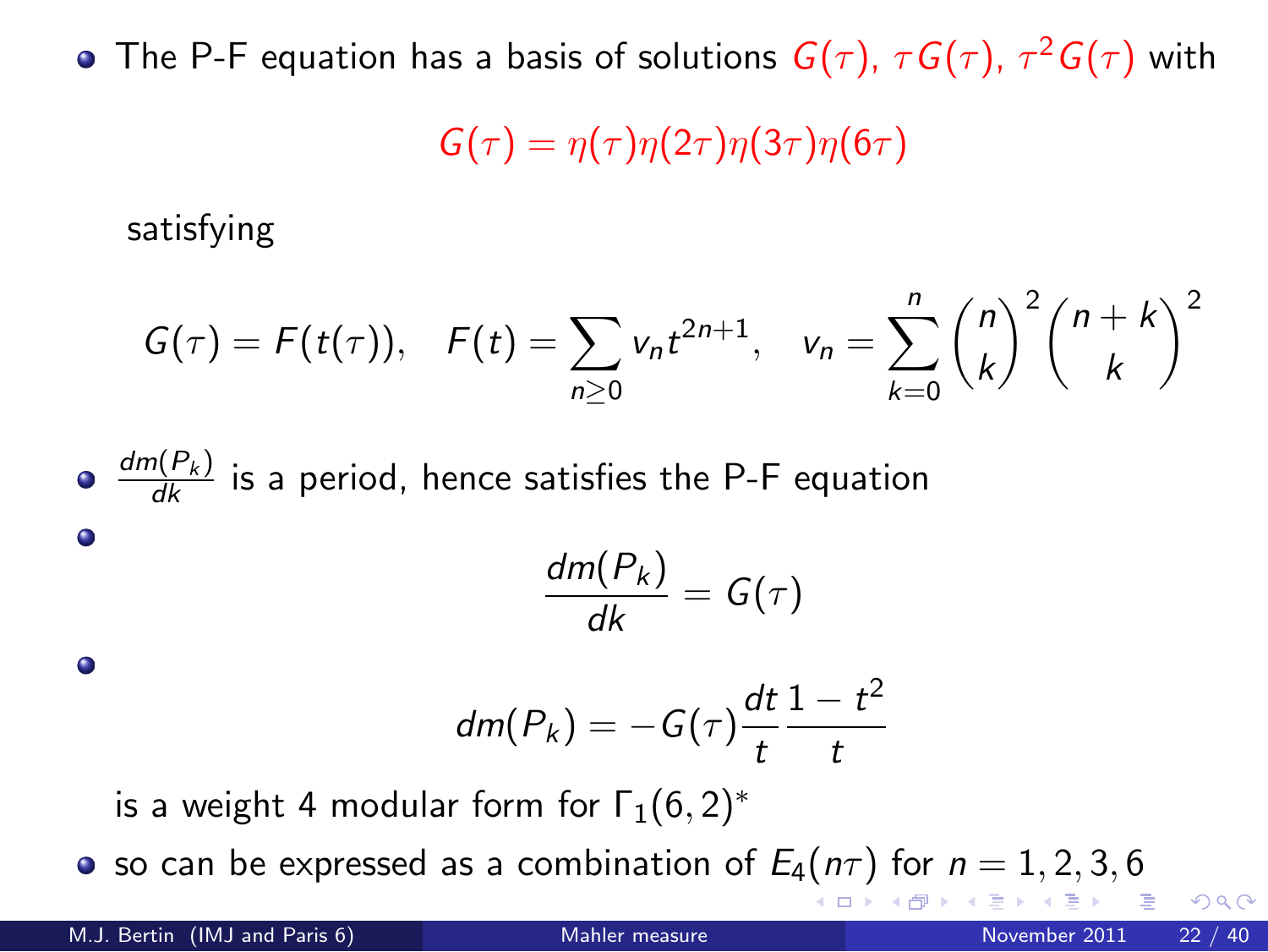• By integration you get

$$
m(P_k) = \Re(-\pi i \tau + \sum_{n\geq 1} (\sum_{d|n} d^3)(4\frac{q^n}{n} - 8\frac{q^{2n}}{2n} + 12\frac{q^{3n}}{3n} - 24\frac{q^{6n}}{6n}))
$$

Then using a Fourier development one deduces the expression of the Mahler measure in terms of an Eisenstein-Kronecker series

<span id="page-22-0"></span>つひひ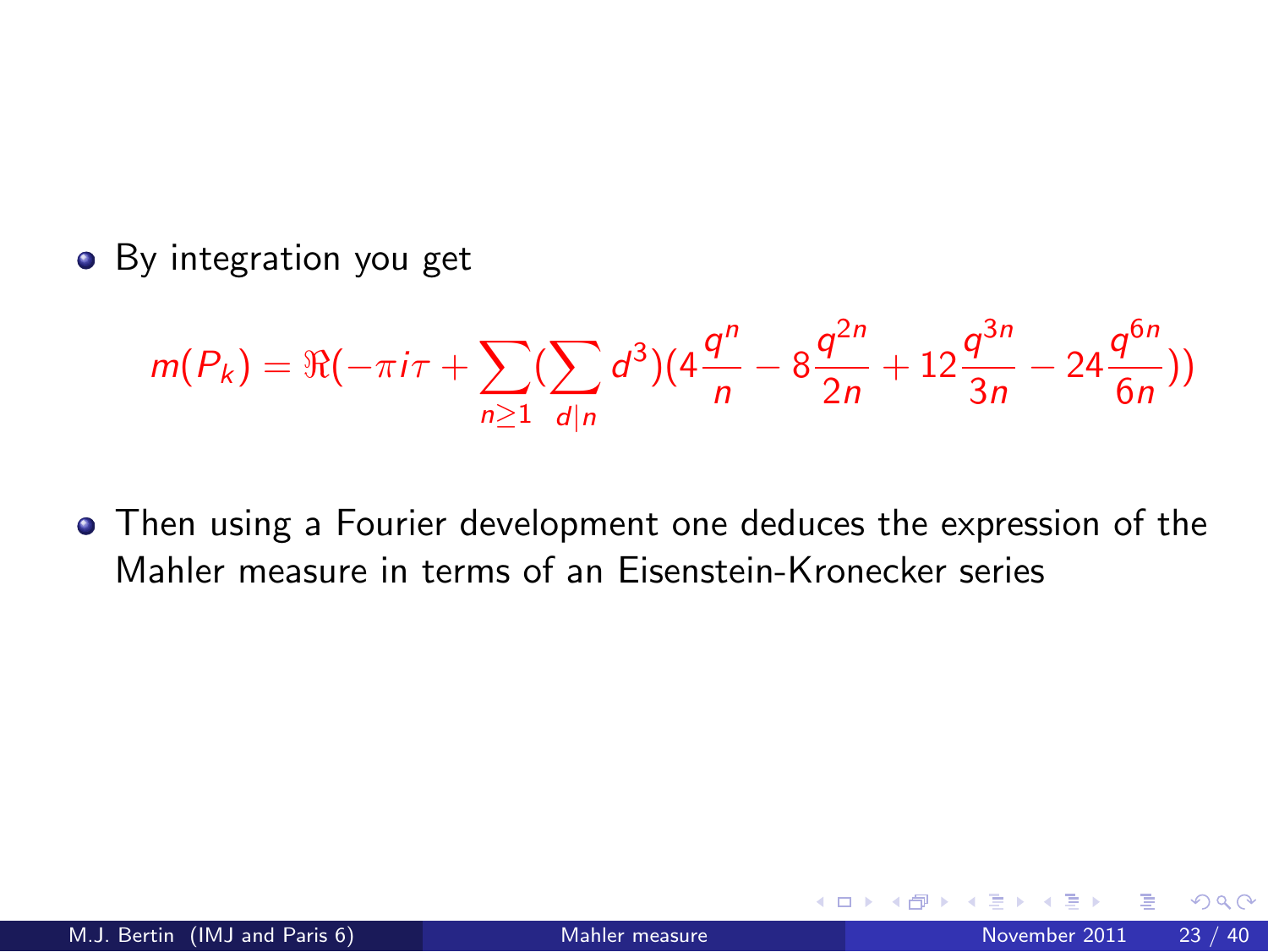## Remark

Such a formula may be quite interesting. Example

For the family  $Q'_k$ 

*X* +1/*X* +*Y* +1/*Y* +*Z*+1/*Z*+*XY* +1/*XY* +*ZY* +1/*ZY* +*XYZ*+1/*XYZ*−*k*

we get

$$
m(Q'_{k}) = \Re(-\pi i \tau + \sum_{n\geq 1} (\sum_{d|n} d^{3})(-2\frac{q^{n}}{n} + 32\frac{q^{2n}}{2n} + 18\frac{q^{3n}}{3n} - 288\frac{q^{6n}}{6n}))
$$
  
By  $X = x$ ,  $Y = y/x$ ,  $Z = z/y$ ,  $Q'_{k}$  is transformed in  $Q_{k}$   
 $(x + y + z + 1)(xy + xz + yz + xyz) - (k + 4)xyz$   
and

$$
m(Q_k)=m(Q_k')
$$

э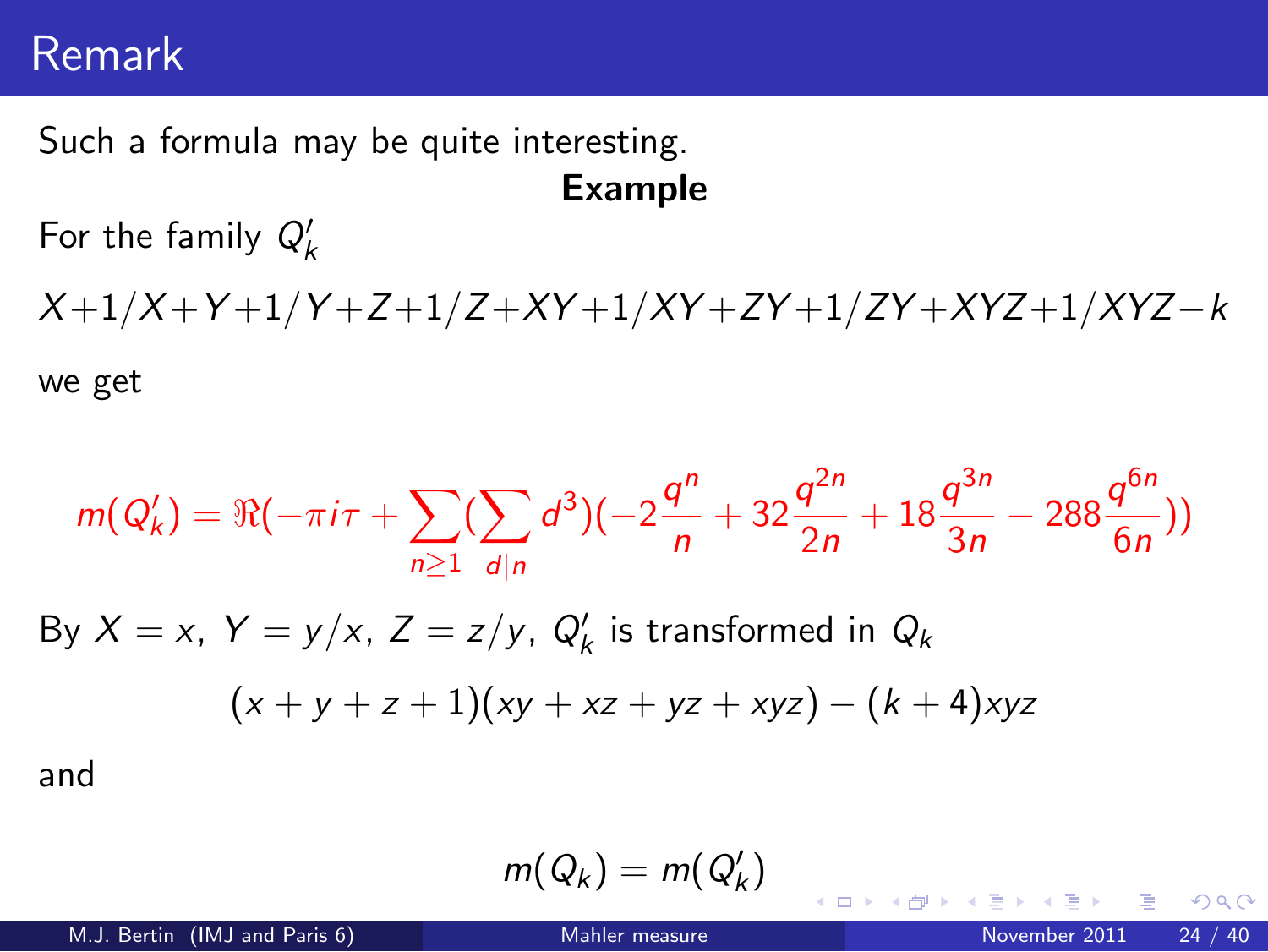# Remark (continued)

$$
m(Q_{-4}) = 2m(x + y + z + 1) = \frac{7}{\pi^2} \zeta(3) \quad (Smyth)
$$

 $\epsilon$  can be recovered from the expression of  $m(Q_{-4}')$ 

•  $k = -4$  corresponds to  $\tau = 0$  thus  $q = 1$  (Verrill) and

$$
\bullet
$$

$$
m(Q'_{-4}) = \sum_{n\geq 1} (\sum_{d|n} d^3)(-\frac{2}{n} + \frac{32}{2n} + \frac{18}{3n} - \frac{288}{6n})
$$

### Lemma

$$
\sum_{n\geq 1}(\sum_{d|n}\chi(d)d^3)\frac{1}{n^s}=\zeta(s)L(\chi,s-3)
$$

M.J. Bertin (IMJ and Paris 6) [Mahler measure](#page-0-0) November 2011 25 / 40

4 0 8 → 母→

Þ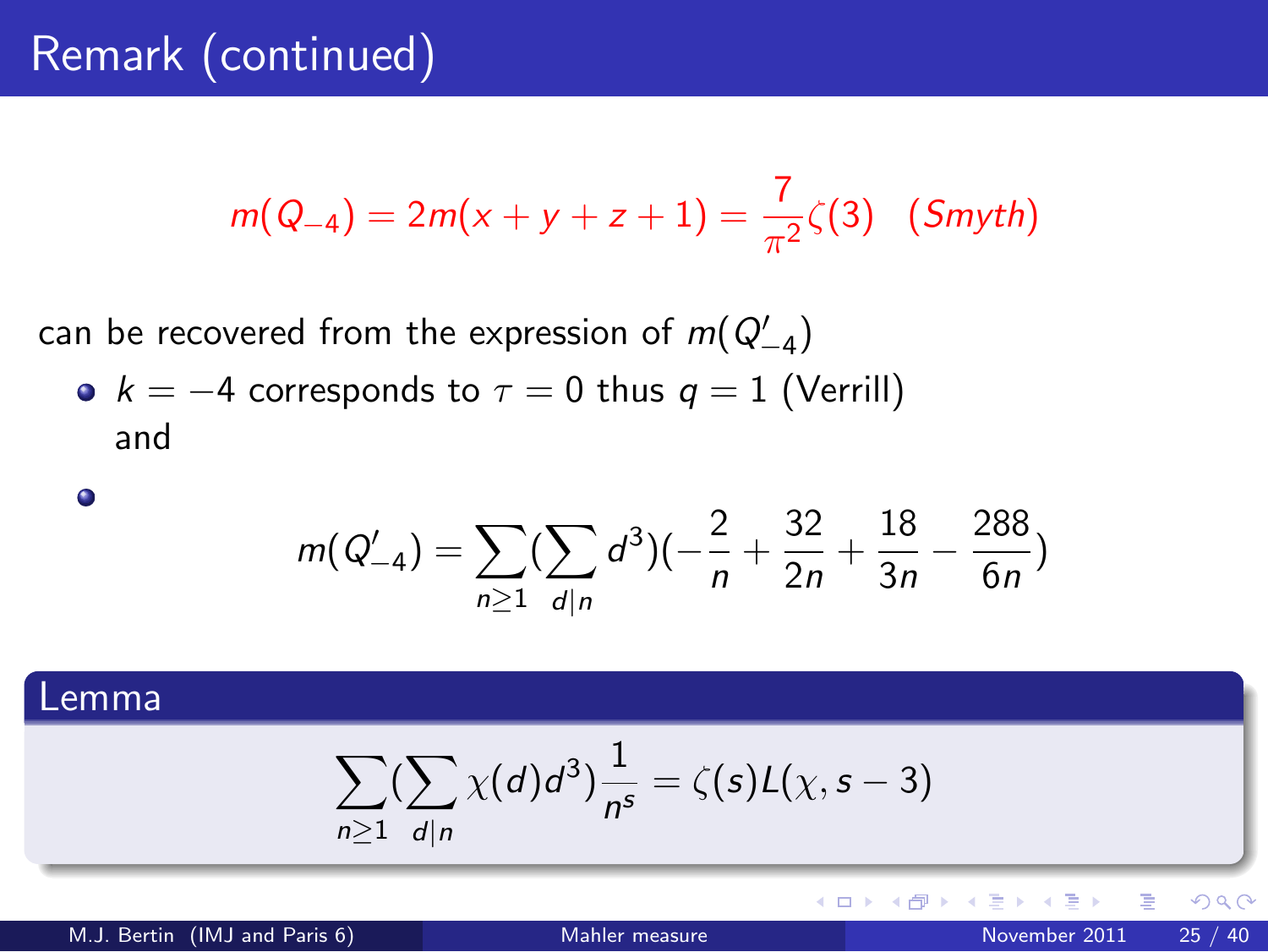#### Lemma

$$
\lim_{s\to 1} \zeta(s) L(\chi, s-3) = -\frac{1}{4\pi^2} L(\chi, 3)
$$

*if*  $\chi(-1) = 1$ *, in particular if*  $\chi$  *is the trivial character.* 

#### Thus

$$
m(Q'_{-4})=-\frac{\zeta(3)}{4\pi^2}(-2+16+6-48)=\frac{7}{\pi^2}\zeta(3)
$$

Another proof of Smyth's formula!

 $\leftarrow$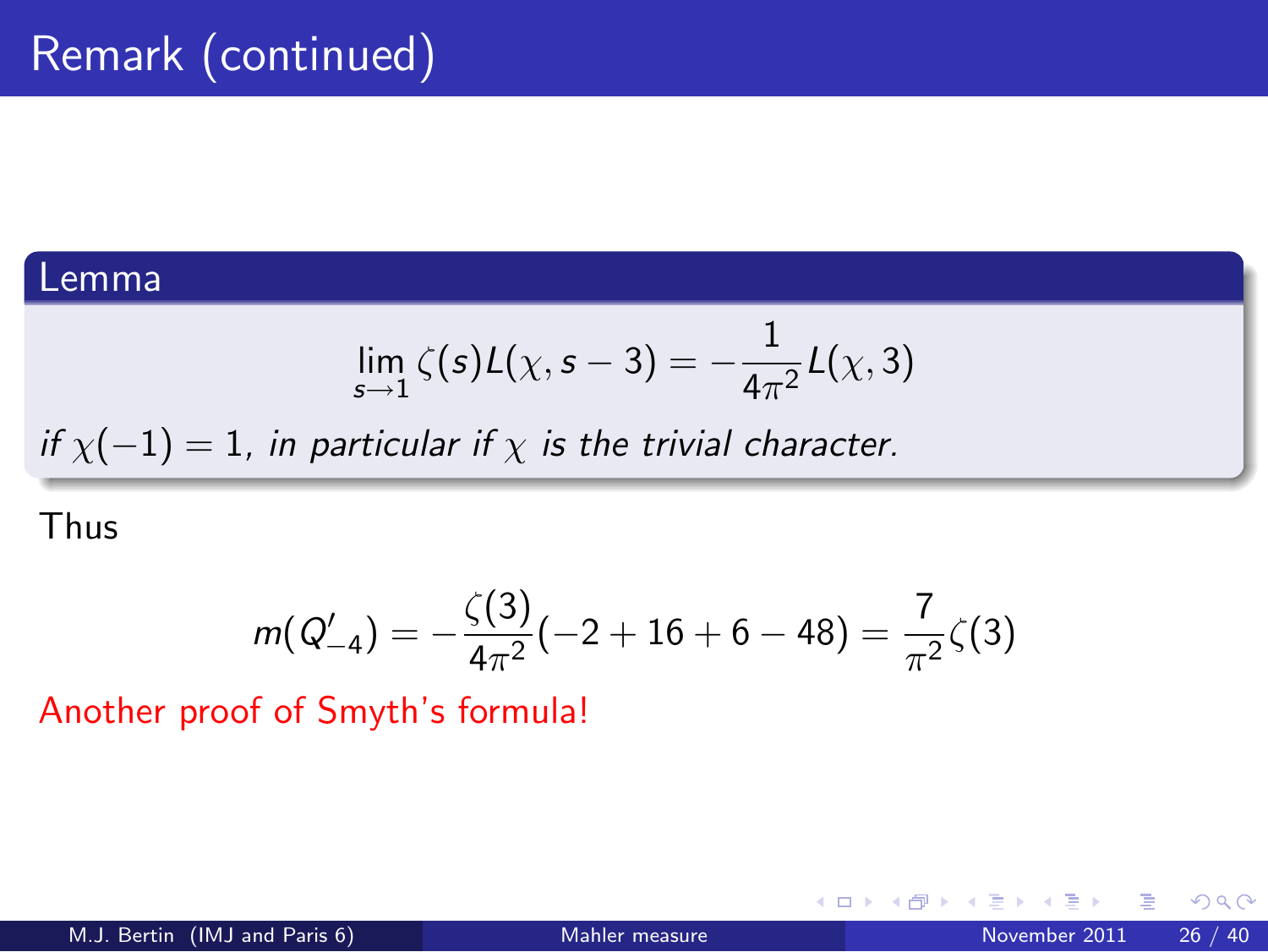For some values of  $k$ , the corresponding  $\tau$  is imaginary quadratic. For example



For these quadratic  $\tau$  called "singular moduli", the corresponding K3-surface is singular, that means its Picard number is  $\rho = 20$  and the elliptic curve *E* of the Shioda-Inose is CM

So, an expression of the Mahler measure in terms of Hecke L-series (arithmetic aspect) and perhaps in terms of the L-series of the hypersurface K3 (geometric aspect).

<span id="page-26-0"></span>つひひ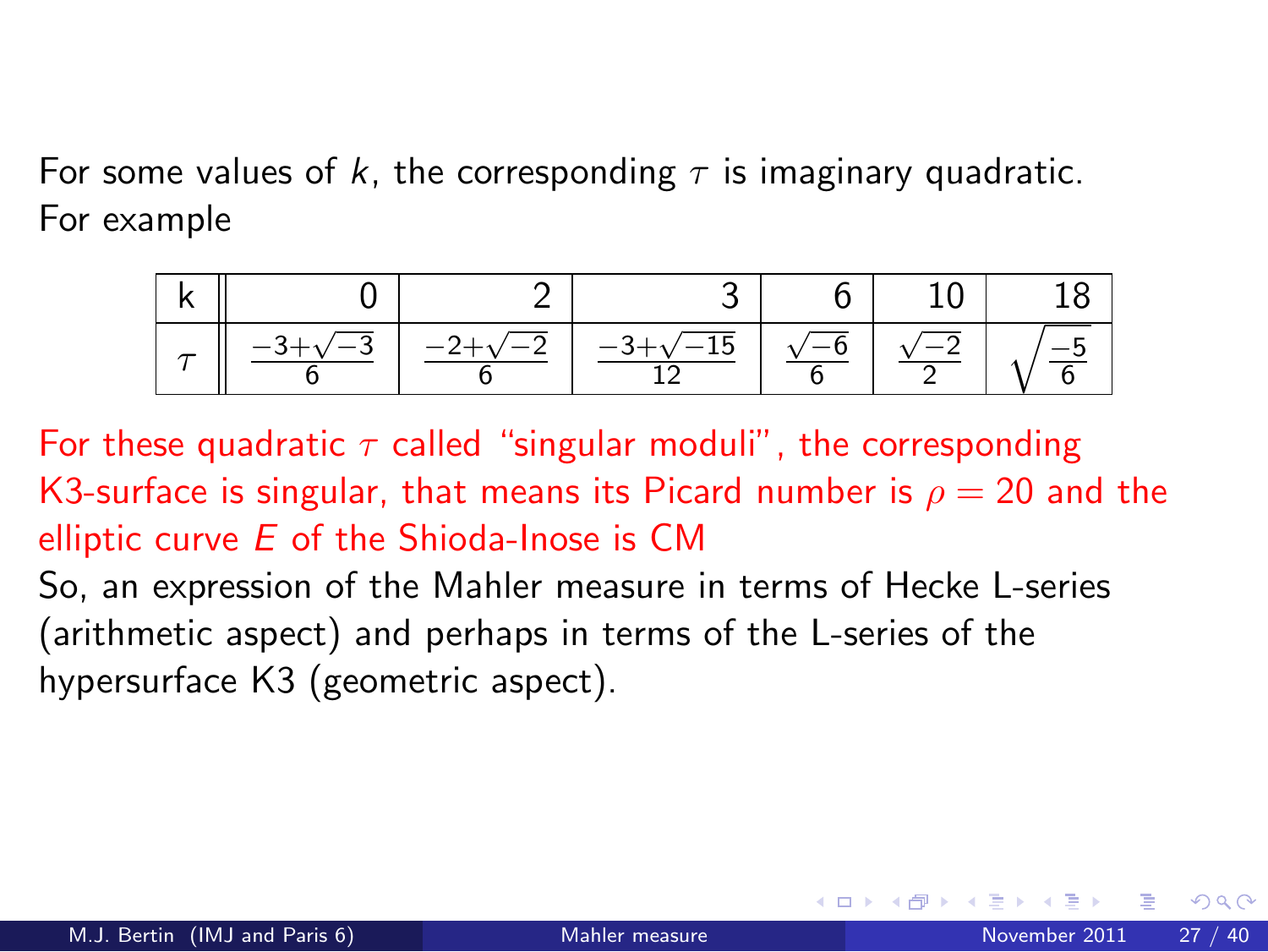#### Theorem

*Let*  $Y_k$  *the K3 hypersurface associated to the polynomial*  $P_k$ *,*  $L(Y_k, s)$  *its L-series and T*<sup>Y</sup> *its transcendental lattice. Then,*

$$
m(P_0) = d_3 := \frac{3\sqrt{3}}{4\pi}L(\chi_{-3}, 2)
$$

$$
m(P_2) = \frac{|\det \mathcal{T}(Y_2)|^{3/2}}{\pi^3} L(Y_2, 3) = \frac{8\sqrt{8}}{\pi^3} L(f_8, 3)
$$

$$
m(P_6) \stackrel{?}{=} \frac{|\det \mathcal{T}(Y_6)|^{3/2}}{2\pi^3} L(Y_6,3) = \frac{24\sqrt{24}}{2\pi^3} L(f_{24},3)
$$

$$
m(P_{10})=\frac{|\det \mathcal{T}(Y_{10})|^{3/2}}{9\pi^3}L(Y_{10},3)+2d_3=\frac{72\sqrt{72}}{9\pi^3}L(f_8,3)+2d_3
$$

$$
m(P_{18}) \stackrel{?}{=} \frac{|\det \mathcal{T}(Y_{18})\,|^{3/2}}{9\pi^3} L(Y_{18},3) + \frac{14}{5} d_3 = \frac{120\sqrt{120}}{9\pi^3} L(f_{120},3) + \frac{14}{5} d_3
$$

M.J. Bertin (IMJ and Paris 6) [Mahler measure](#page-0-0) November 2011 28 / 40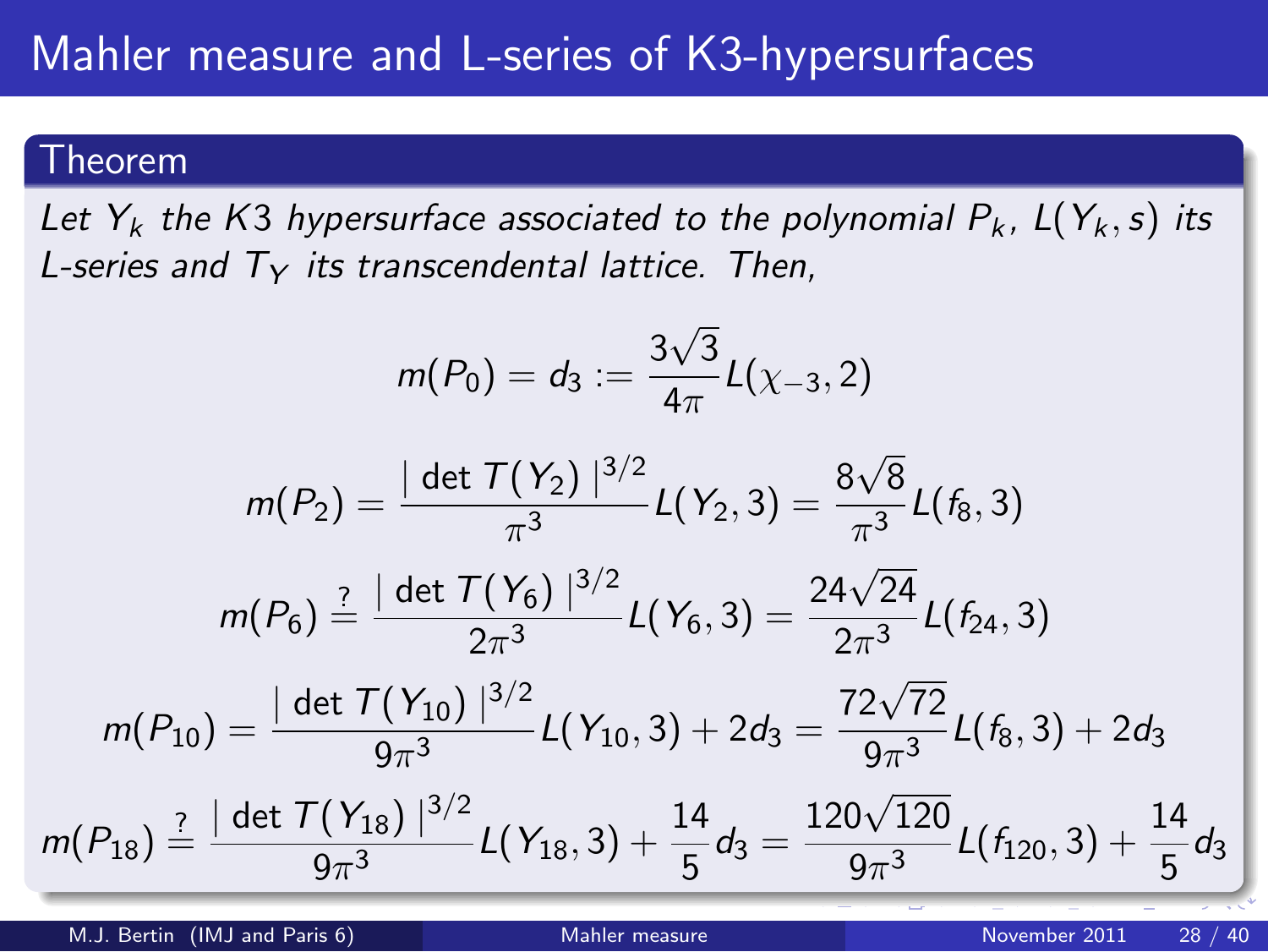- **1** Prove the conjectured expressions of  $m(P_6)$ ,  $m(P_{18})$
- <sup>2</sup> Find an analog for *m*(*P*3)
- <span id="page-28-0"></span>**3** Give the corresponding expressions in terms of Hecke L-series.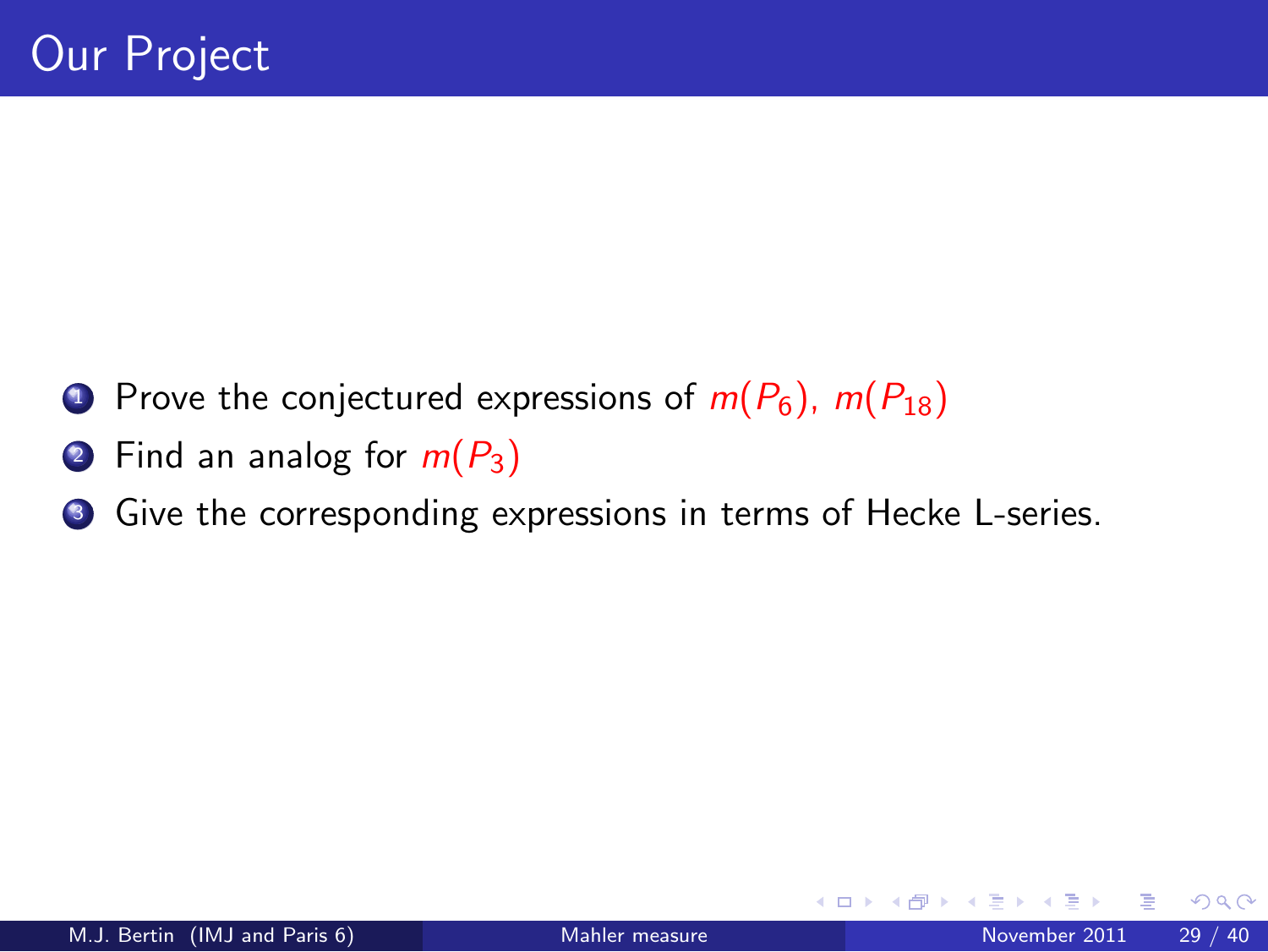## Some ingredients in the proof

Here  $f_N$  denotes the unique, up to twist,  $CM$ -newform,  $CM$  by  $\mathbb{Q}(\sqrt{-N})$ , of weight 3 and level *N* with rational coefficients.

$$
L^*(X, s) := \prod_{p \nmid N}^* Z(X | \mathbb{F}_p, p^{-s}) = \sum_{n \geq 1} \frac{a(n)}{n^s}
$$

$$
Z(X | \mathbb{F}_p, t) := \exp(\sum_{s=1}^{\infty} N_{p^n} \frac{t^s}{s}) = \frac{1}{(1 - t)(1 - p^2 t)P_2(t)}
$$

*N* is the determinant of the transcendental lattice

$$
P_2(t) = \det(1 - tF_p|H_{\rm et}^2(X,\mathbb{Q}_l))
$$

is a degree 22 polynomial

$$
H^2_{\text{\rm et}}(X,{{\mathbb Q}}_l))=H^2_{\text{\rm alg}}(X,{{\mathbb Q}}_l))+H^2_{\text{\rm tr}}(X,{{\mathbb Q}}_l))
$$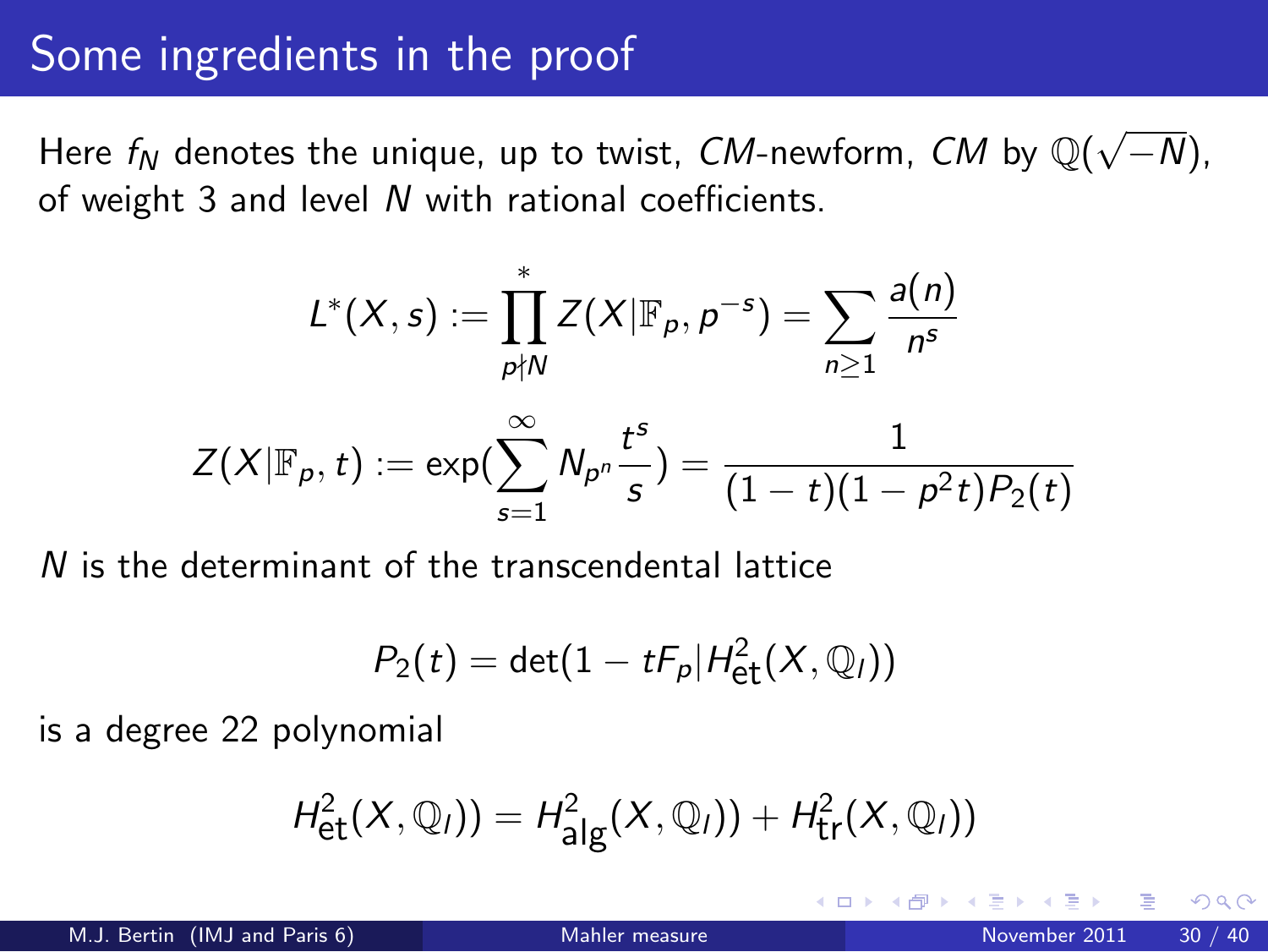$$
N_p = \#X(\mathbb{F}_p)
$$
  

$$
N_p = 1 + p^2 + \overbrace{\text{Tr}H_{\text{alg}}^2(X, \mathbb{Q}_l))}^{(1)} + \overbrace{\text{Tr}H_{\text{tr}}^2(X, \mathbb{Q}_l))}^{(2)}
$$

(1) corresponds to algebraic cycles and depends on whether they are defined over  $\mathbb{F}_\rho$  or  $\mathbb{F}_{\rho^2}$ 

(2) corresponds to transcendental cycles

For example, suppose *X* singular and the 20 generators of the Néron-Severi defined over  $\mathbb{F}_p$  (case of  $Y_2$  and  $Y_6$ )

$$
P_2(t) = (1 - pt)^{20}(1 - \beta t)(1 - \beta' t)
$$

$$
N_p = 1 + p^2 + 20p + \beta + \beta'
$$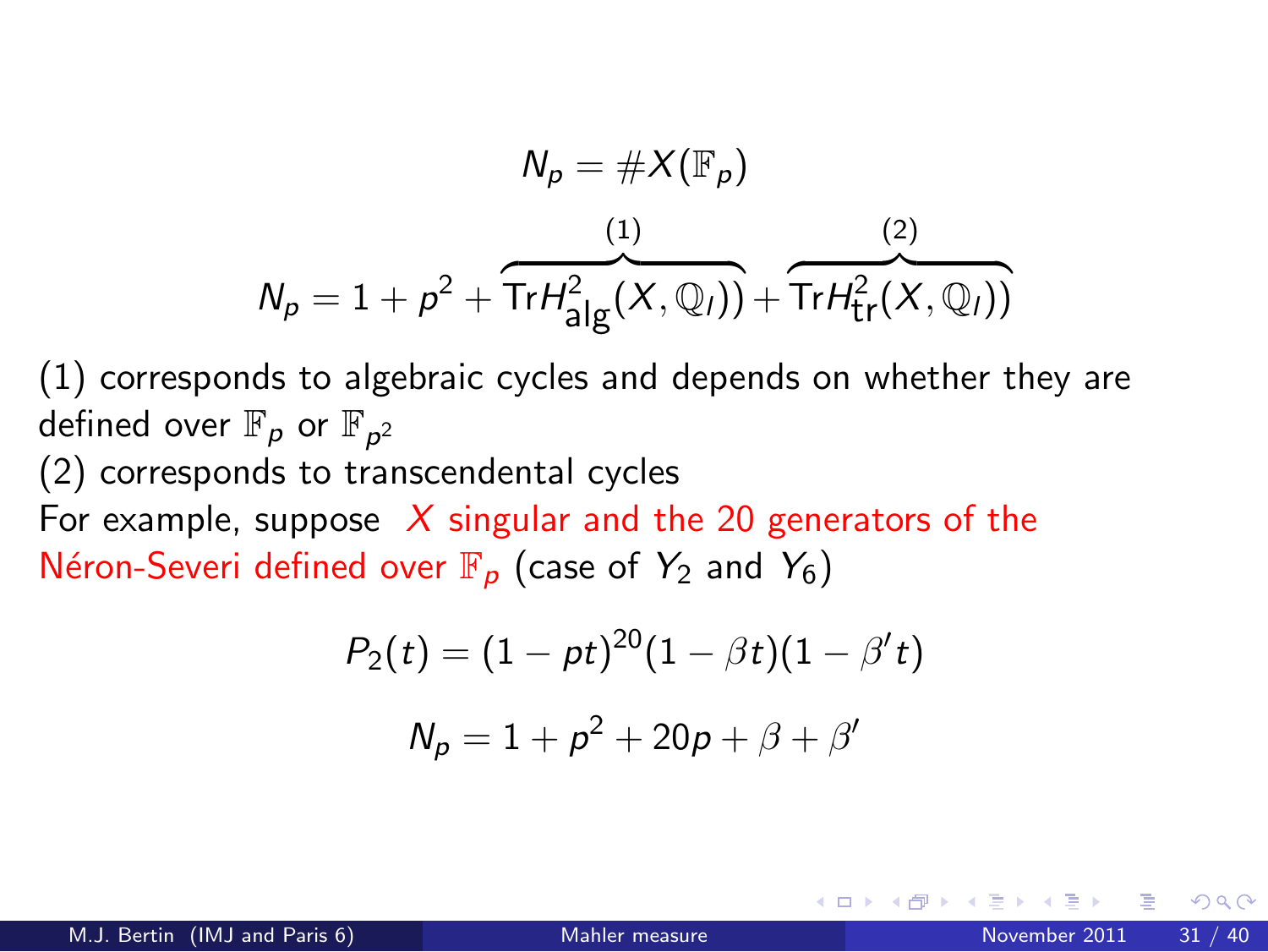#### Lemma

Let  $\rho_l$ ,  $\rho'_l$  :  $G_{\mathbb{Q}} \to Aut$   $V_l$  *two rational l-adic representations with TrF<sub>p,pl</sub>* = *TrF<sub>p,p'<sub>1</sub>* for a set of primes p of density one (i.e. for all but</sub>  $f_{\text{initely}}$  many primes). If  $\rho_1$  and  $\rho_1'$  fit into two strictly compatible systems, *the L-functions associated to these systems are the same.*

Then the great idea is to replace this set of primes of density one by a finite set.

### **Definition**

A finite set *T* of primes is said to be an effective test set for a rational Galois representation  $\rho_l: G_{\mathbb{Q}} \to \operatorname{\mathsf{Aut}}\nolimits V_l$  if the previous lemma holds with the set of density one replaced by *T*.

つへへ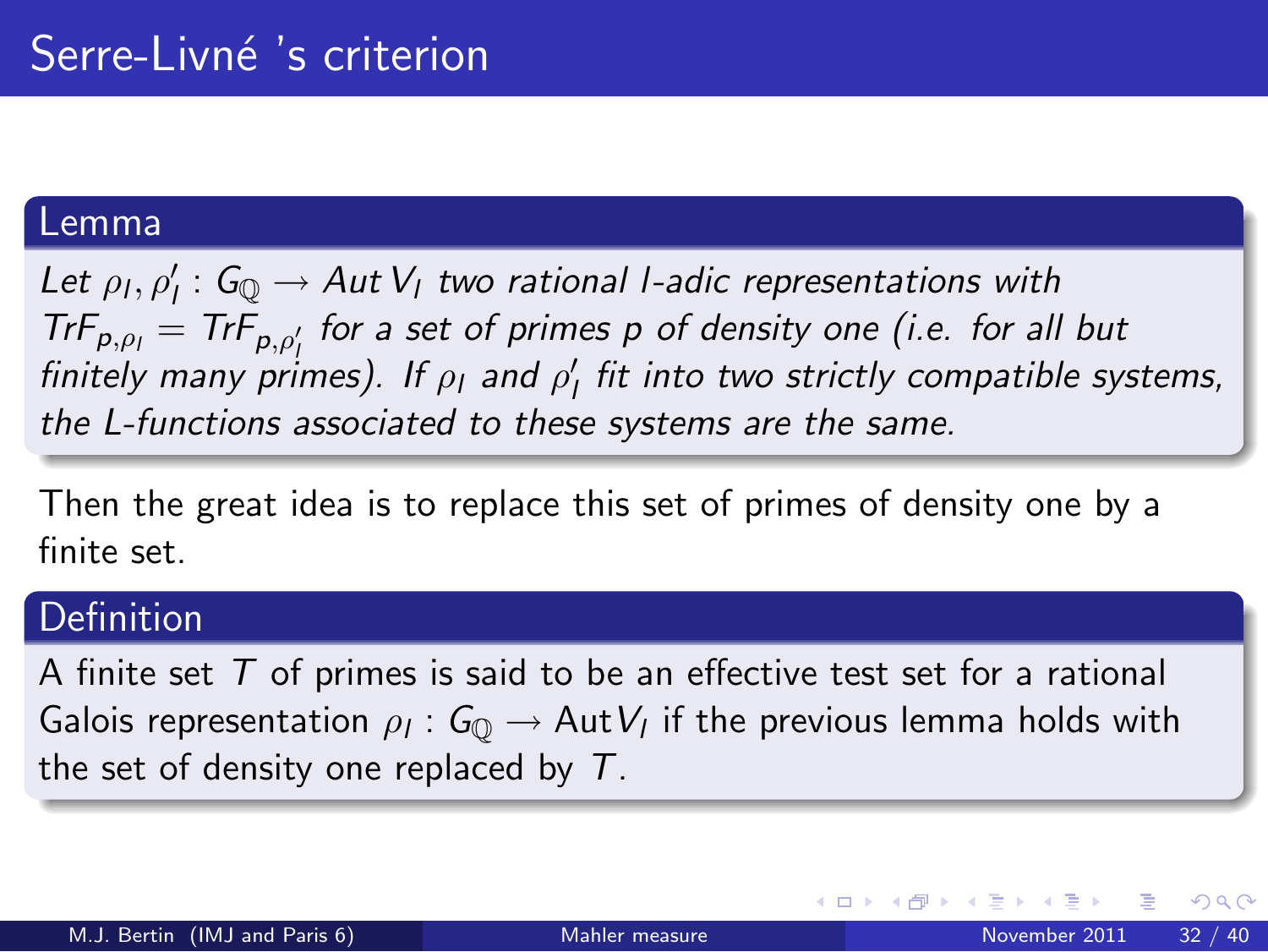## Definition

Let  $P$  denote the set of primes,  $S$  a finite subset of  $P$  with  $r$  elements,  $S' = S \cup \{-1\}$ . Define for each  $t \in \mathcal{P}$ ,  $t \neq 2$  and each  $s \in S'$  the function

$$
f_{\mathsf{s}}(t):=\frac{1}{2}(1+\left(\frac{\mathsf{s}}{t}\right))
$$

and if  $T \subset \mathcal{P}$ ,  $T \cap S = \emptyset$ .

$$
f:\, \mathcal{T} \to (\mathbb{Z}/2\mathbb{Z})^{r+1}
$$

such that

$$
f(t)=(f_s(t))_{s\in S'}.
$$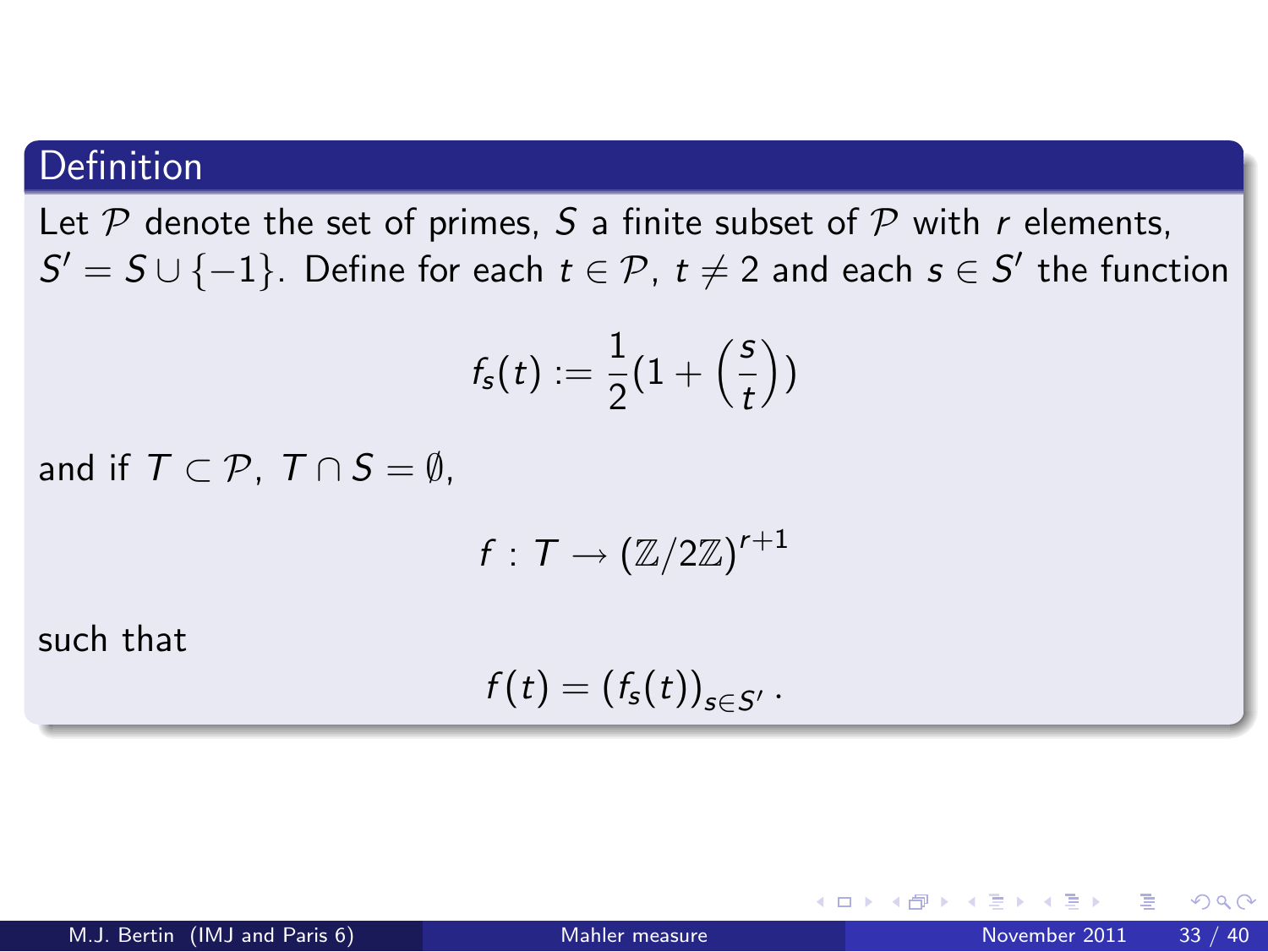#### Theorem

*(Serre-Livn´e's criterion) Let* ρ *and* ρ ′ *be two* 2*-adic G*Q*-representations which are unramified outside a finite set S of primes, satisfying*

$$
\mathsf{Tr} F_{p,\rho} \equiv \mathsf{Tr} F_{p,\rho'} \equiv 0 \; (\mathsf{mod}\, 2)
$$

*and*

$$
detF_{p,\rho} \equiv detF_{p,\rho'} \ (mod 2)
$$

*for all p*  $\notin$  *S* ∪ {2}*. Any finite set T of rational primes disjoint from S with*  $f(T)=(\mathbb{Z}/2\mathbb{Z})^{r+1}\setminus\{0\}$  *is an effective test set for*  $\rho$  *with respect to*  $\rho'.$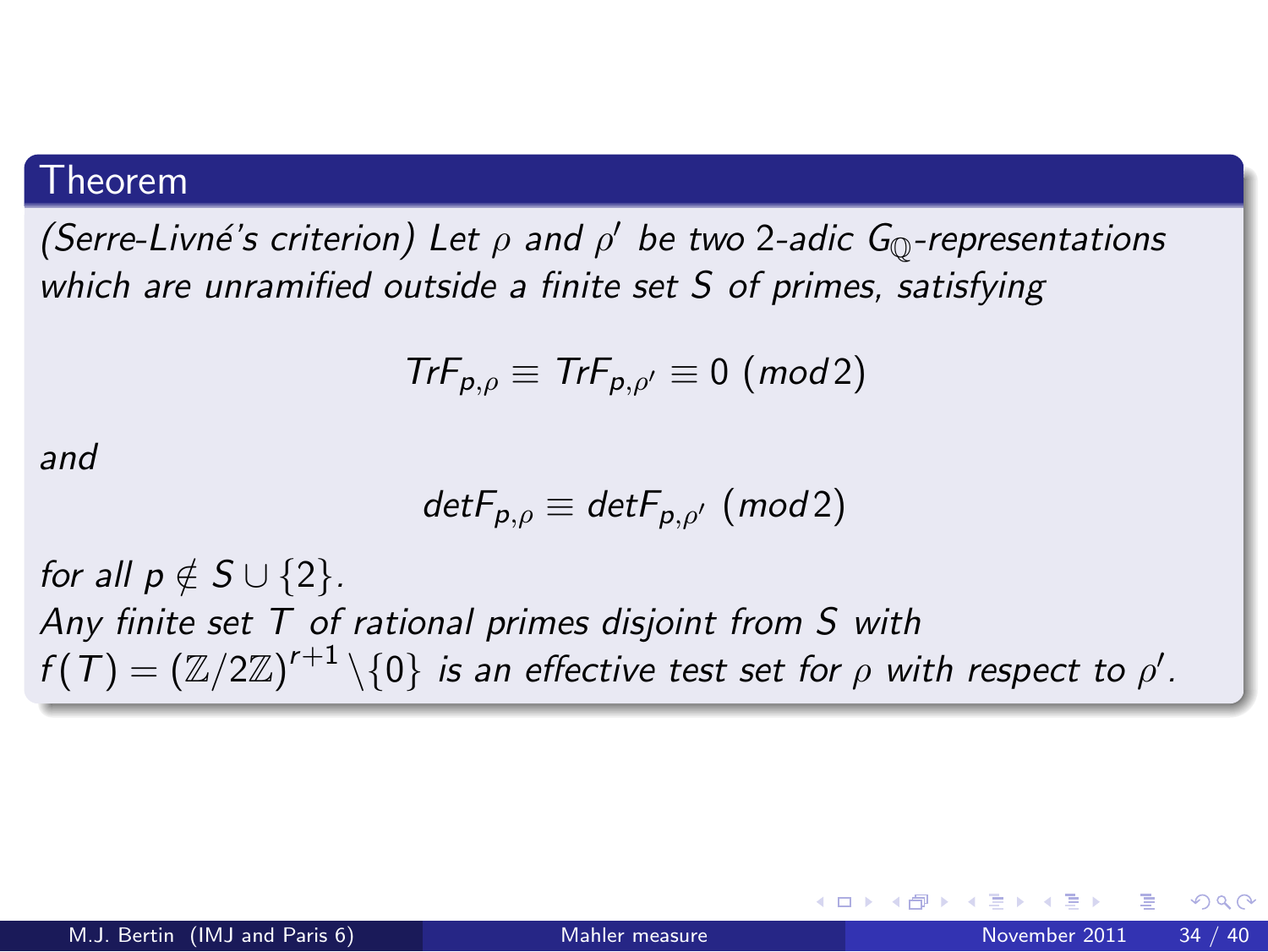#### Theorem

*Let S be a K*3*-surface defined over* Q*, with Picard number* 20 *and discriminant N. Its transcendental lattice T*(*S*) *is a dimension* 2 *Gal*( $\overline{Q}/Q$ )-module thus defines a L series,  $L(T(S), s)$ . *There exists a weight* 3 *modular form , f , CM over* Q( √ −*N*) *satisfying*

 $L(T(S), s) = L(f, s).$ 

*Moreover, if NS*(*S*) *is generated by divisors defined over* Q*,*

$$
\mathcal{L}(S,s) \doteq \zeta(s-1)^{20}\mathcal{L}(f,s).
$$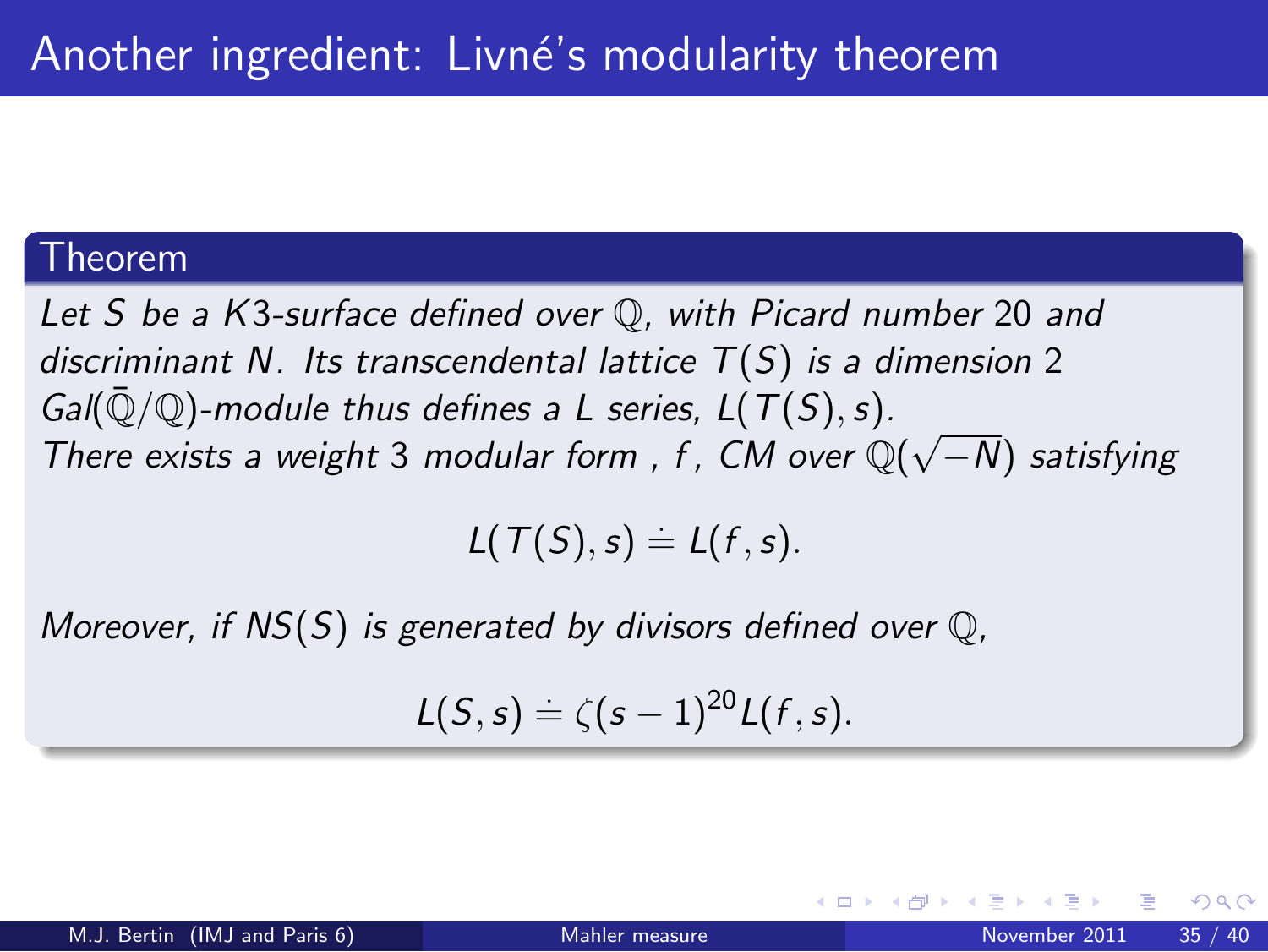# The last ingredient: Schütt's classification of CM-newforms of weight 3

### Theorem

*Consider the following classifications of singular K*3 *surfaces over* Q*:*

- <sup>1</sup> *by the discriminant d of the transcendental lattice of the surface up to squares,*
- <sup>2</sup> *by the associated newform up to twisting,*
- <sup>3</sup> *by the level of the associated newform up to squares,*
- <sup>4</sup> *by the CM-field* Q( √ −*d*) *of the associated newform.*

*Then, all these classifications are equivalent. In particuliar,*  $\mathbb{Q}(\sqrt{-d})$  *has exponent* 1 *or* 2*.*

つひひ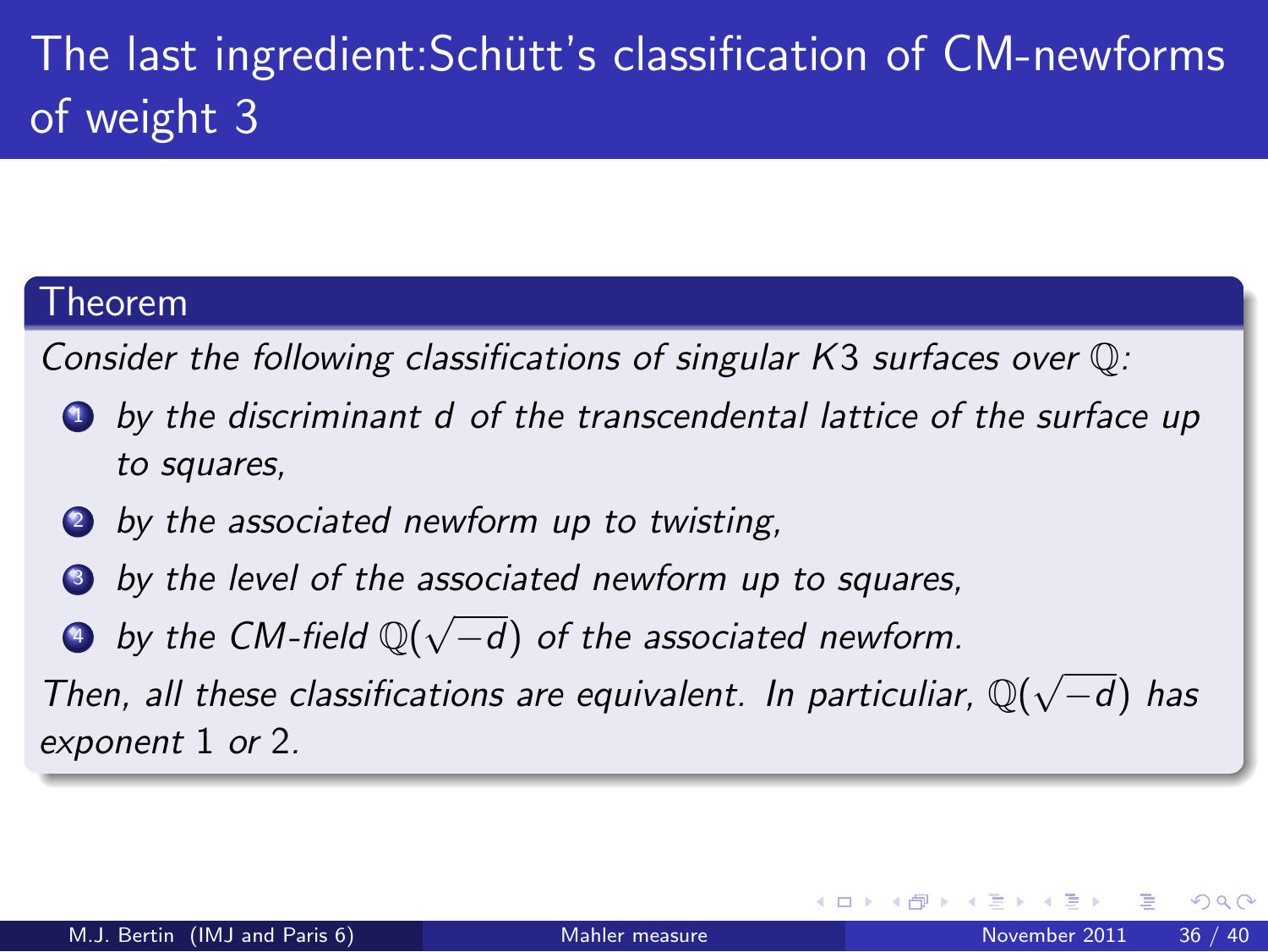Let

$$
P_k = x^2yz + xy^2z + xyz^2 + t^2(xy + xz + yz) - kxyzt.
$$

- $Y_k$  is the desingularization of the set of zeroes of  $P_k$ .
- With some fibration,  $Y_k$  is an elliptic surface with singular fibers of type *I*n.
- Use Shioda's theorems on elliptic surfaces to compute the determinant of  $NS(Y_k)$ , in particular, the formula

$$
\rho_k = r_k + 2 + \sum_{\nu} (m_{\nu,k} - 1)
$$

where  $r_k$  is the rank of  $MW(Y_k)$ .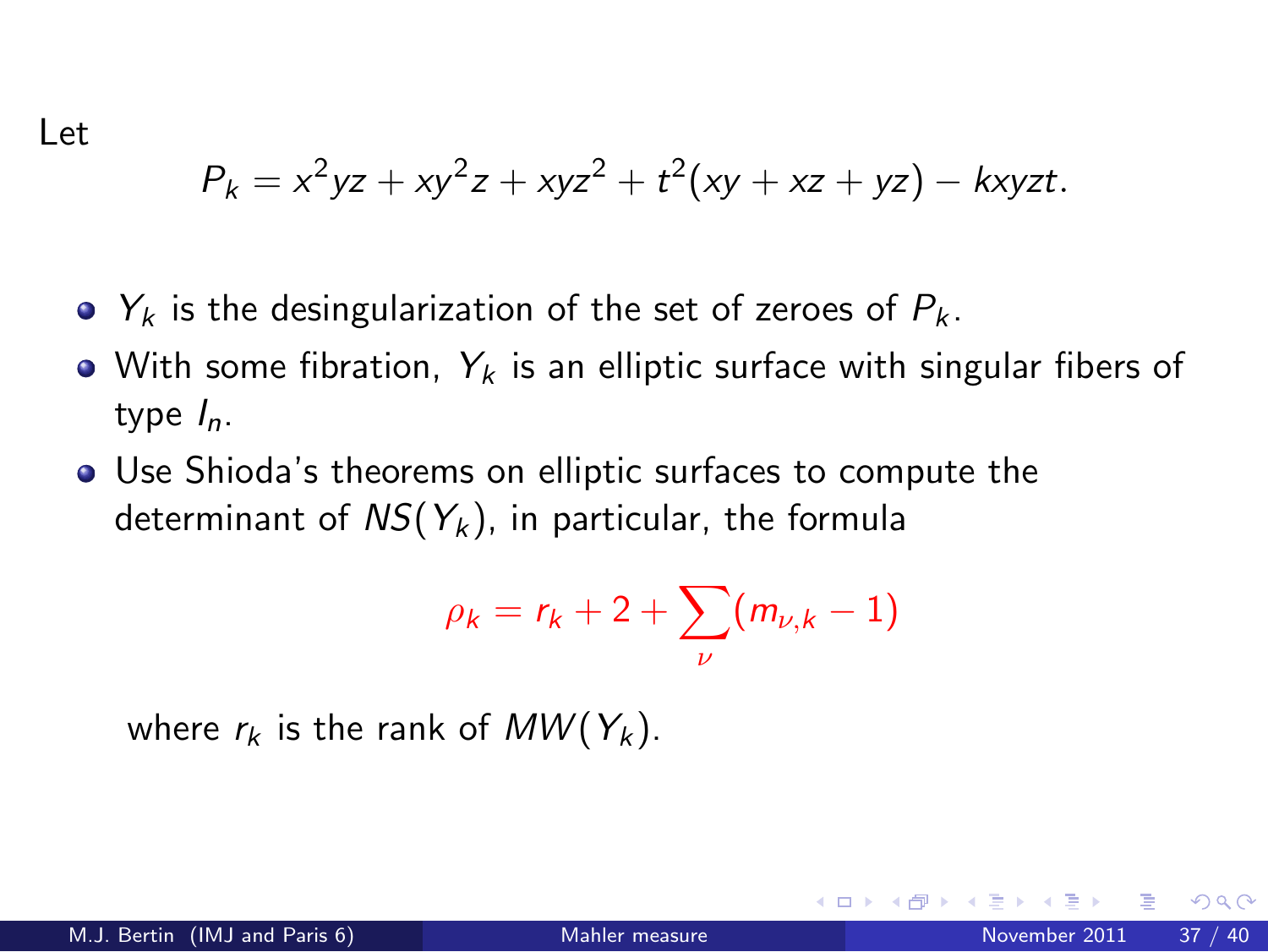• If  $k = 2$ , since  $\rho_2 = 20$  and fibers are of type  $I_{12}$ ,  $I_6$ ,  $I_2$ ,  $I_2$ ,  $I_1$ ,  $I_1$ ,  $r_2 = 0$  (easy case).

 $\bullet$  So.

$$
|\det \mathsf{NS}(Y_2)| = \frac{\prod m_{\nu,2}}{\text{Torsion}^2} = 8
$$

- If  $k = 10$ , since  $\rho_2 = 20$  and fibers are of type  $I_{12}$ ,  $I_3$ ,  $I_3$ ,  $I_2$ ,  $I_2$ ,  $I_1$ ,  $I_1$ ,  $r_{10} = 1$  (difficult case).
	- So, have to guess an infinite section,
	- have to use Néron's desingularization.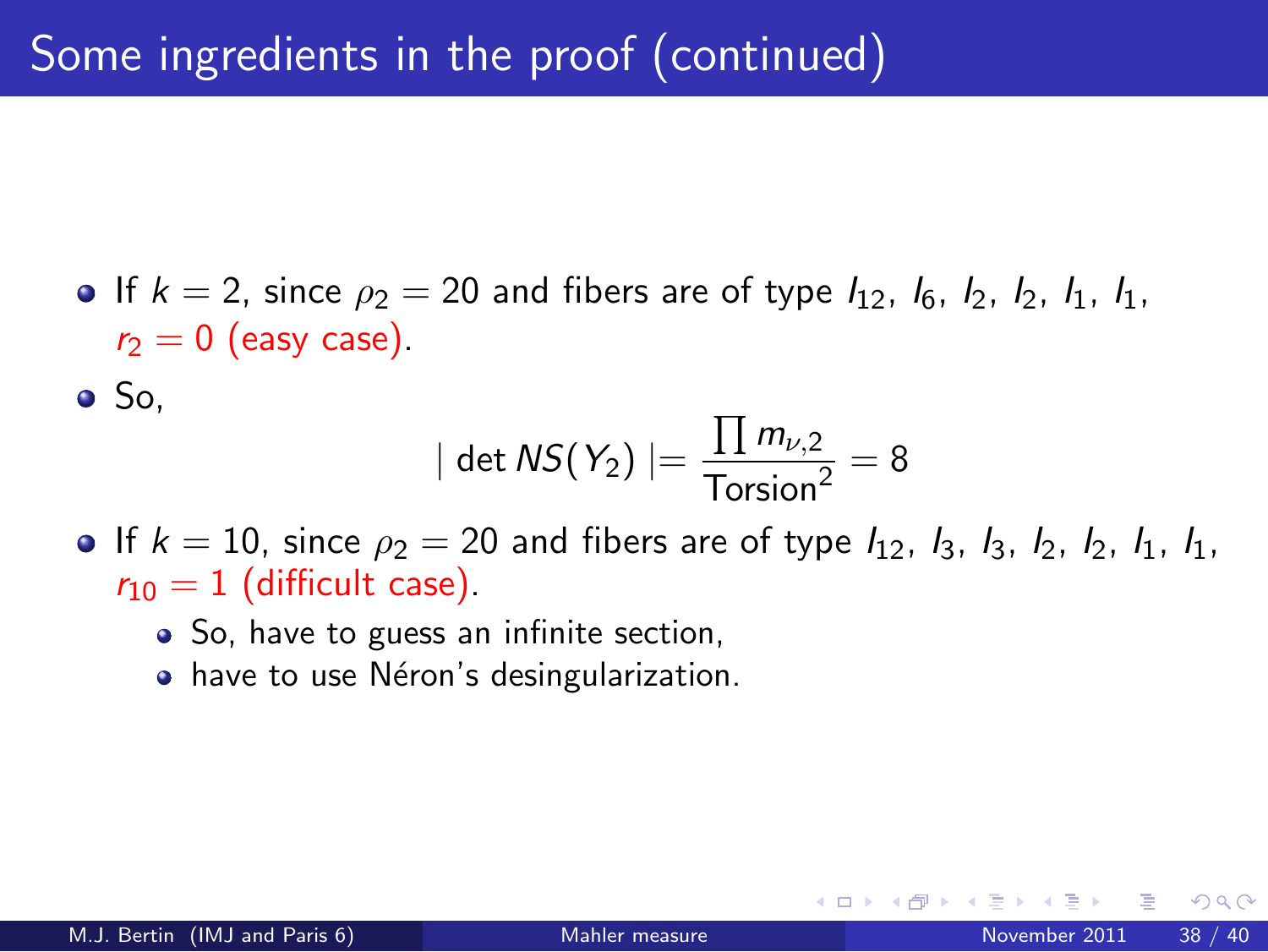- The value of det *NS*( $Y_{10}$ ) gives the CM-field of the elliptic curve in the Shioda-Inose structure.
- $\bullet$  Have to count the number of points of the reduction of  $Y_k$  modulo q  $(q = p^r)$ .
- $\bullet$  In case  $Y_k$  modular this allows to determine which modular form gives the equality

$$
L(Y_k,s)=L(f,s).
$$

Compare to the expression of the Mahler measure and conclude.